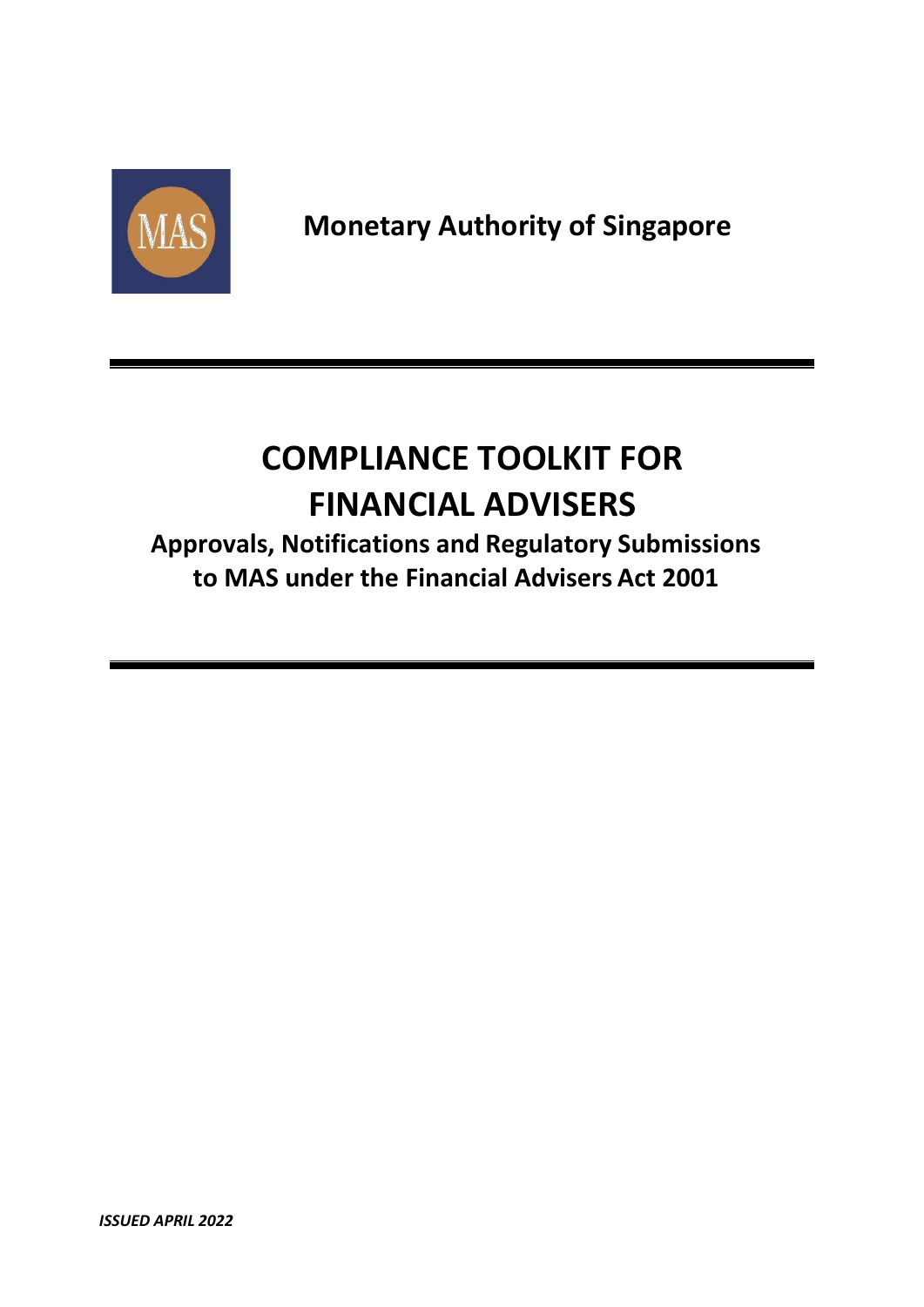| <b>Key Legislative and</b> |    | 1. Financial Advisers Act (FAA) <sup>1</sup>                                                                      |
|----------------------------|----|-------------------------------------------------------------------------------------------------------------------|
| <b>Regulatory</b>          | 2. | <b>Financial Advisers Regulations (FAR)<sup>2</sup></b>                                                           |
| <b>Requirements</b>        | 3. | <b>Financial Advisers (Exemption for Cross-Border Arrangements) (Foreign</b>                                      |
| <b>Covered:</b>            |    | Related Corporations) Regulations 2021 ("FA(ECBA)(FRC)R")                                                         |
|                            |    | 4. Financial Advisers (Exemption for Cross-Border Arrangements) (Foreign                                          |
|                            |    | Office) Regulations 2021 ("FA(ECBA)(FO)R")                                                                        |
|                            |    | 5. Licence Conditions imposed on a Licensed Financial Adviser (LFA)                                               |
|                            | 6. | <b>Guidelines on Licence Applications, Representative Notification and</b>                                        |
|                            |    | Payment of Fees (CMG-G01) <sup>3</sup>                                                                            |
|                            |    | 7. Notice FAA-N14 Reporting of Misconduct of Representatives by Financial<br>Advisers <sup>4</sup>                |
|                            |    | 8. Notice FAA-N20 Requirements for the Remuneration Framework for                                                 |
|                            |    | Representatives and Supervisors ("Balanced Scorecard Framework") and<br>Independent Sales Audit Unit <sup>5</sup> |
|                            | 9. | Notice FAA-N22 Requirements in Relation to Cross-Border Arrangements<br>under the FA(ECBA)(FRC)R                  |
|                            |    | 10. Notice FAA-N23 Requirements in Relation to Cross-Border Arrangements<br>under the FA(ECBA)(FO)R               |
|                            |    |                                                                                                                   |
|                            |    |                                                                                                                   |
|                            |    |                                                                                                                   |
|                            |    |                                                                                                                   |

<sup>1</sup> https://sso.agc.gov.sg/Act/FAA2001

<sup>2</sup> https://sso.agc.gov.sg/SL/110-RG2?DocDate=20200929

<sup>3</sup> https://www.mas.gov.sg/regulation/guidelines/guidelines-on-licence-applications-representative-notification-andfees-cmg-g01

<sup>4</sup> https://www.mas.gov.sg/regulation/notices/notice-faa-n14

<sup>5</sup> https://www.mas.gov.sg/regulation/notices/notice-faa-n20

*ISSUED APRIL 2022*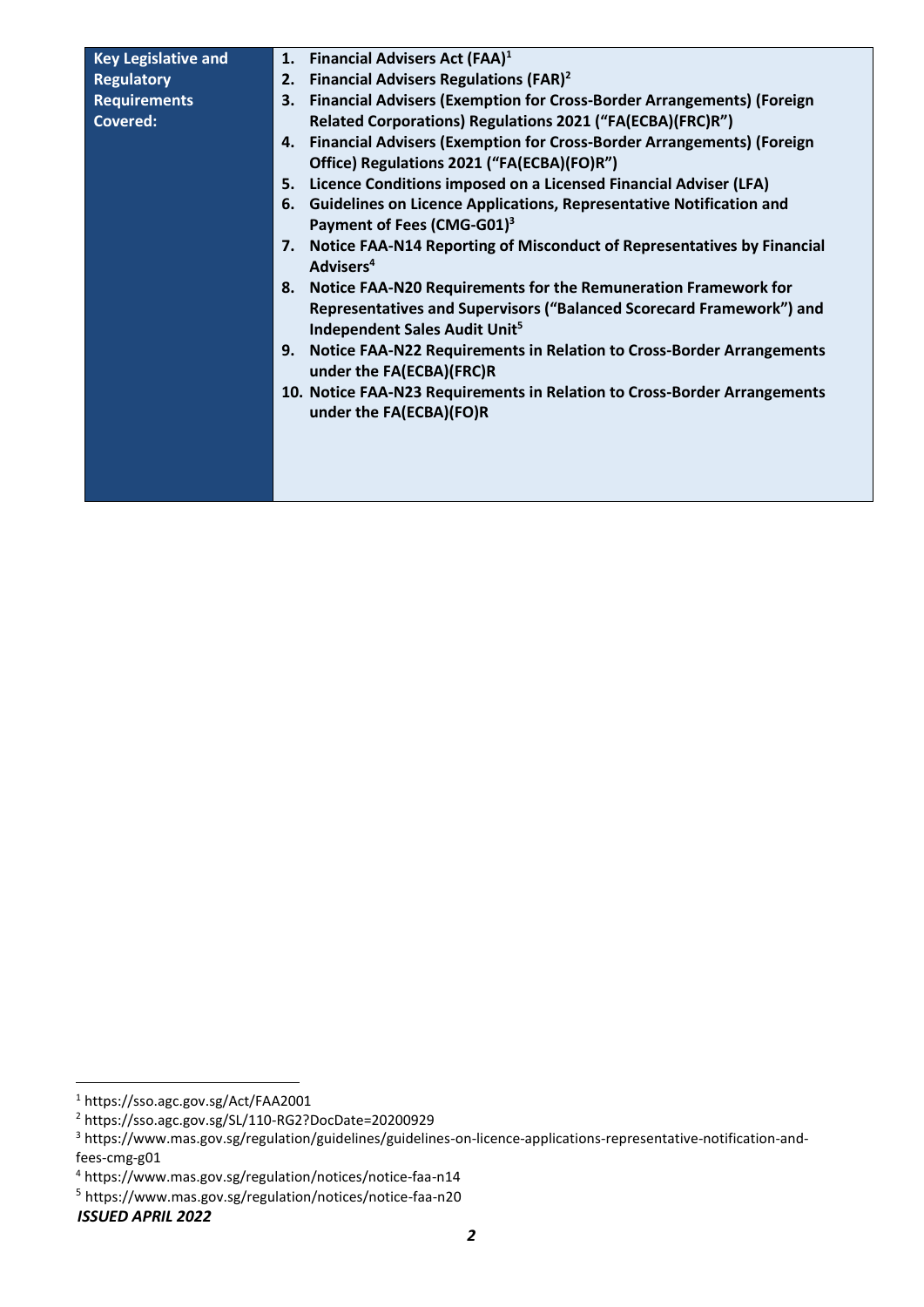## **Description of Document:**

**This compliance toolkit provides guidance to financial advisers (FAs) on:** 

- **Applications requiring approval from MAS;**
- **Notifications to be submitted to MAS; and**
- **Regulatory submissions to MAS (e.g. financial returns)**

**This toolkit includes the common applications, notifications or other submissions required to be made to MAS under the FAA, its subsidiary legislation and applicable Notices and Guidelines. It excludes approvals, notifications or other submissions which may be imposed by MAS bilaterally on FAs due to the FA's specific circumstances.** 

**This toolkit is not exhaustive and excludes reporting obligations that fall outside the FAA. FAs should still familiarise themselves with all applicable regulatory requirements to ensure compliance with the relevant laws and regulations.**

**FAs are welcomed to provide suggestions on how this toolkit can be improved via [webmaster@mas.gov.sg.](mailto:webmaster@mas.gov.sg)**

**This toolkit is made up of four sections:**

**Section A: Applications, Notifications and Regulatory Submissions Applicable to Licensed Financial Advisers under Section 10 of the FAA**

- **Section A1: Applications for approval from MAS**
- **Section A2: Notifications to be submitted to MAS**
- **Section A3: Regulatory submissions to MAS**

**Section B: Applications, Notifications and Regulatory Submissions Applicable to Exempt Financial Advisers under Section 20(1)(a), (b), (c), (d) and (e) of the FAA**

- **Section B1: Applications for approval from MAS**
- **Section B2: Notifications to be submitted to MAS**
- **Section B3: Regulatory submissions to MAS**

**Section C: Applications, Notifications and Regulatory Submissions Applicable to Exempt Financial Advisers under Section 20(1)(g) of the FAA**

**Section D: Notifications and Regulatory Submissions Applicable to Licensed Financial Advisers under Section 10 of the FAA and Exempt Financial Advisers under Section 20(1)(a), (b), (c), (d) and (e) of the FAA in relation to their representatives**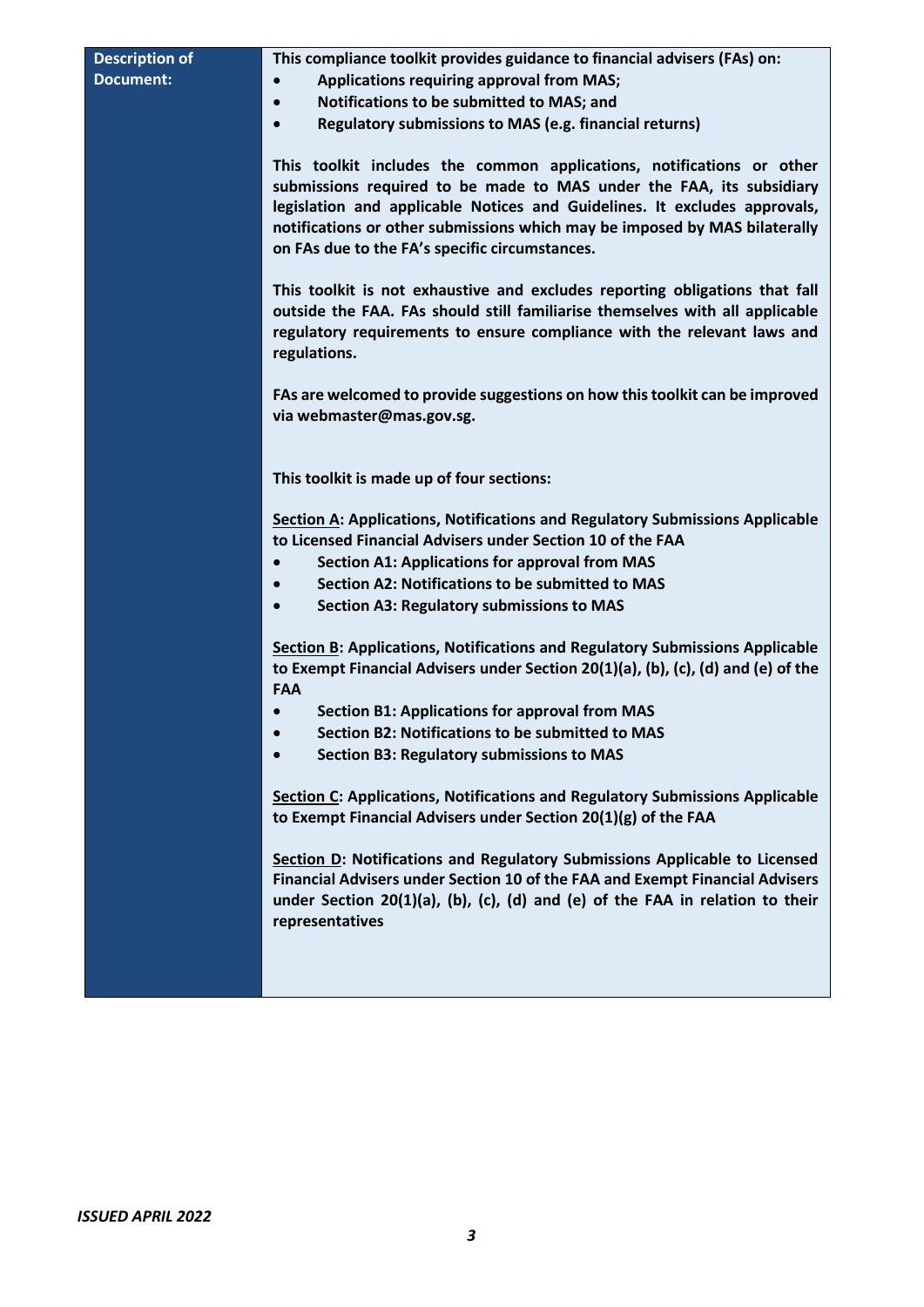| <b>Relevant to:</b>                    | 1. Licensed Financial Advisers (LFAs) under Section 10 of the FAA<br>2. Exempt Financial Advisers under Section 20(1)(a), (b), (c), (d) and (e) of<br>the FAA<br>3. Exempt Financial Advisers under Section 20(1)(g) of the FAA                                                                                                                                                                                                                                                                                                                                                                                                                                                                                                                                                                                                 |
|----------------------------------------|---------------------------------------------------------------------------------------------------------------------------------------------------------------------------------------------------------------------------------------------------------------------------------------------------------------------------------------------------------------------------------------------------------------------------------------------------------------------------------------------------------------------------------------------------------------------------------------------------------------------------------------------------------------------------------------------------------------------------------------------------------------------------------------------------------------------------------|
| <b>Method of</b><br><b>Submission:</b> | Please refer to the relevant application, notification or other forms on the<br>MAS website for instructions on how to submit the forms.<br>Where there is no prescribed form, the application or submission should be<br>made via email to the relevant MAS officer.<br>Entities that do not have an assigned MAS review officer (e.g. entities applying<br>for a Financial Adviser's Licence) should send their submissions to<br>webmaster@mas.gov.sg<br>For email submissions to MAS, entities should encrypt (e.g. using AES 256<br>encryption or higher, with the corresponding password (minimum 12<br>characters in length or encryption key) all information and data which are<br>confidential or sensitive before submitting them to MAS. The password<br>should be communicated to MAS through a different channel. |
| <b>Version</b><br><b>Control:</b>      | Version 2.0 issued on 14 March 2022                                                                                                                                                                                                                                                                                                                                                                                                                                                                                                                                                                                                                                                                                                                                                                                             |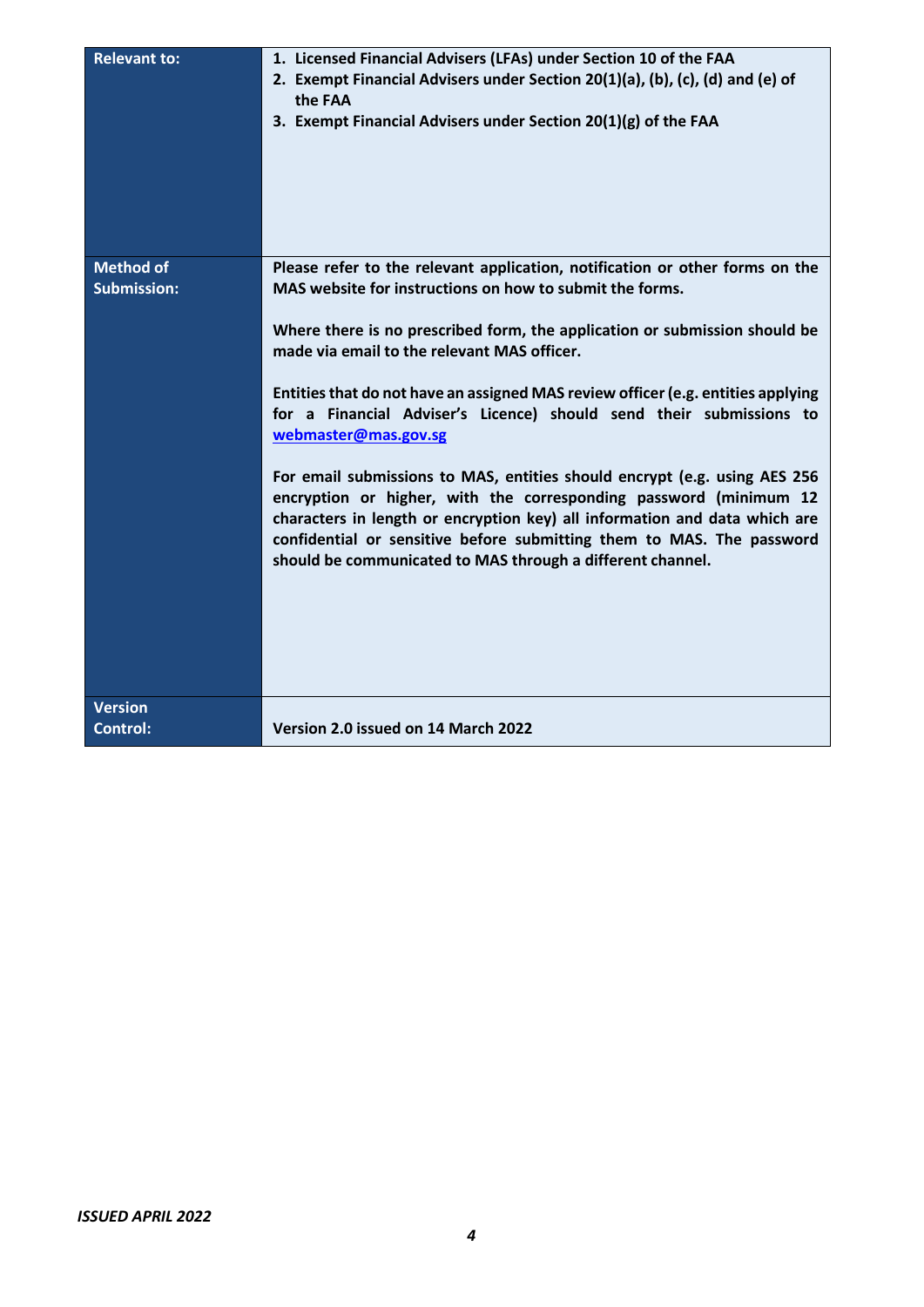| S/N          | <b>Requirements</b>                                                                                                       | <b>Form to be Submitted</b>                                                         | <b>Regulatory Deadline</b>                                         | <b>Mode of</b><br><b>Submission</b> | Legislative<br><b>Reference</b>                                            |
|--------------|---------------------------------------------------------------------------------------------------------------------------|-------------------------------------------------------------------------------------|--------------------------------------------------------------------|-------------------------------------|----------------------------------------------------------------------------|
|              | <b>Section A1: Applications for approval from MAS</b>                                                                     |                                                                                     |                                                                    |                                     |                                                                            |
| $\mathbf{1}$ | To seek MAS' approval for the<br>grant of FA licence to conduct<br>financial advisory services<br>regulated under the FAA | Form $1 -$ Application for a<br>Financial Adviser's Licence <sup>6</sup>            | Prior to conducting regulated<br>activities under the FAA          | Email                               | Section 7(1) of the<br>FAA read with<br>Regulation 7 of the<br>FAR         |
| $2^{\circ}$  | To seek MAS' approval to conduct<br>additional types of regulated<br>activity under the FAA                               | Form 2 - Application for Variation<br>of a Financial Adviser's Licence <sup>6</sup> | Prior to conducting additional<br>regulated activity under the FAA | Email                               | Section 12(1) of the<br>FAA read with<br>Regulation 9 of the<br><b>FAR</b> |

**Section A: Applications, Notifications and Regulatory Submissions Applicable to Licensed Financial Advisers under Section 13 of the FAA**

*ISSUED APRIL 2022 5* <sup>6</sup> Application fee is applicable - please refer to CMG-G01 Guidelines on Licence Applications, Representative Notification and Payment of Fees for more details.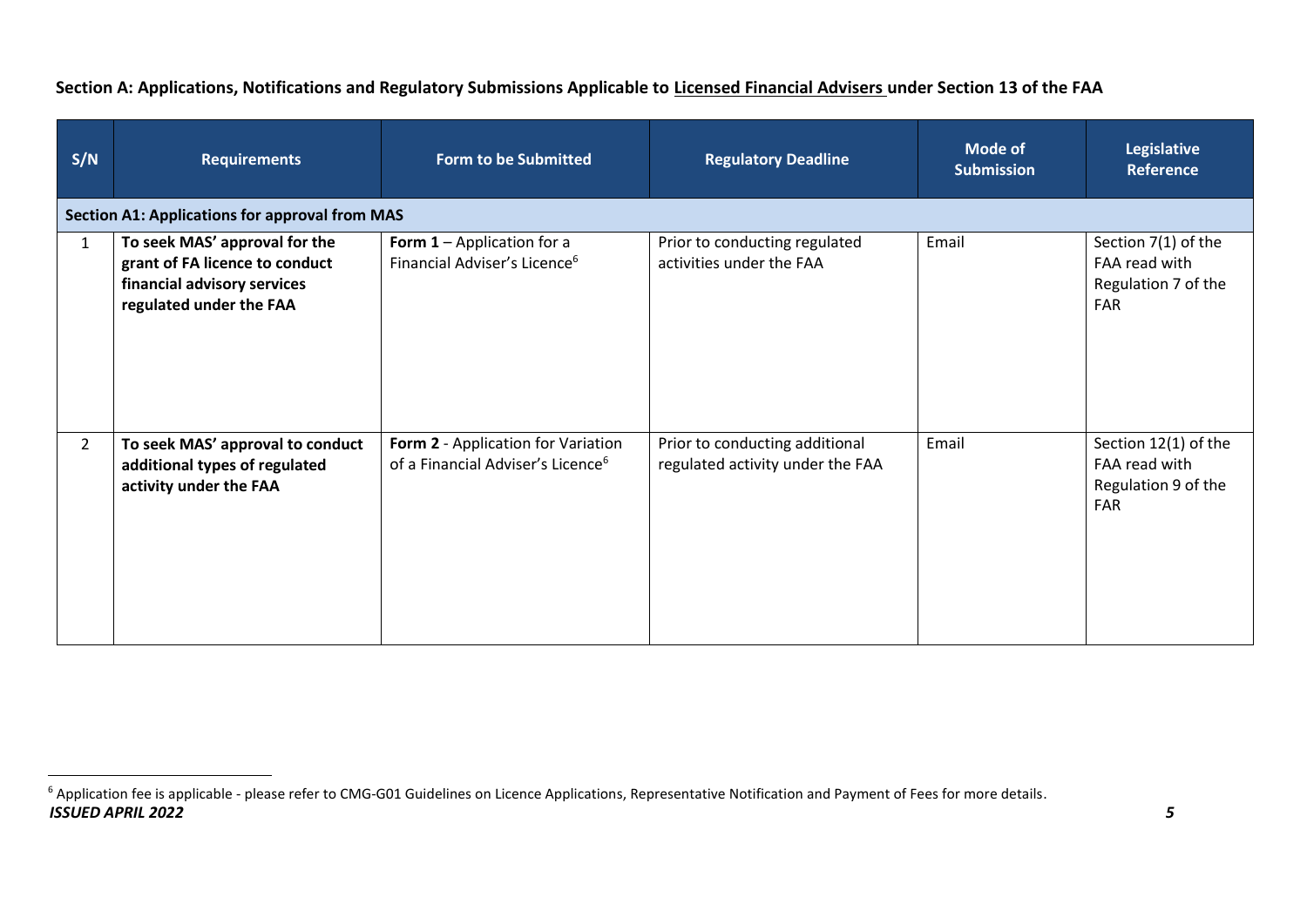| S/N | <b>Requirements</b>                                                                                                                                                                                             | Form to be Submitted                                                                                                                                           | <b>Regulatory Deadline</b>                                                                               | <b>Mode of</b><br><b>Submission</b> | <b>Legislative</b><br><b>Reference</b>                                  |
|-----|-----------------------------------------------------------------------------------------------------------------------------------------------------------------------------------------------------------------|----------------------------------------------------------------------------------------------------------------------------------------------------------------|----------------------------------------------------------------------------------------------------------|-------------------------------------|-------------------------------------------------------------------------|
| 3   | To seek MAS' approval for the<br>appointment of a Chief Executive<br>Officer (CEO) or Director; or for<br>the change in the nature of<br><b>Director appointment from Non-</b><br><b>Executive to Executive</b> | Form 11 - Appointment of CEO or<br>Director/Change of Director's<br>Nature of Appointment from Non-<br><b>Executive to Executive</b>                           | Prior to the appointment of CEO<br>or Director; or the change in the<br>nature of Director's appointment | Email                               | Section 63(1) of the<br>FAA read with<br>Regulation 13(1) of<br>the FAR |
| 4   | For an acquirer to seek MAS'<br>approval to obtain effective<br>control of an LFA                                                                                                                               | Application for Approval to obtain<br><b>Effective Control of a Licensed</b><br><b>Financial Adviser under Section</b><br>57A(2) of the Financial Advisers Act | Prior to obtaining effective<br>control of an LFA                                                        | Email                               | Section 65(2) of the<br>FAA                                             |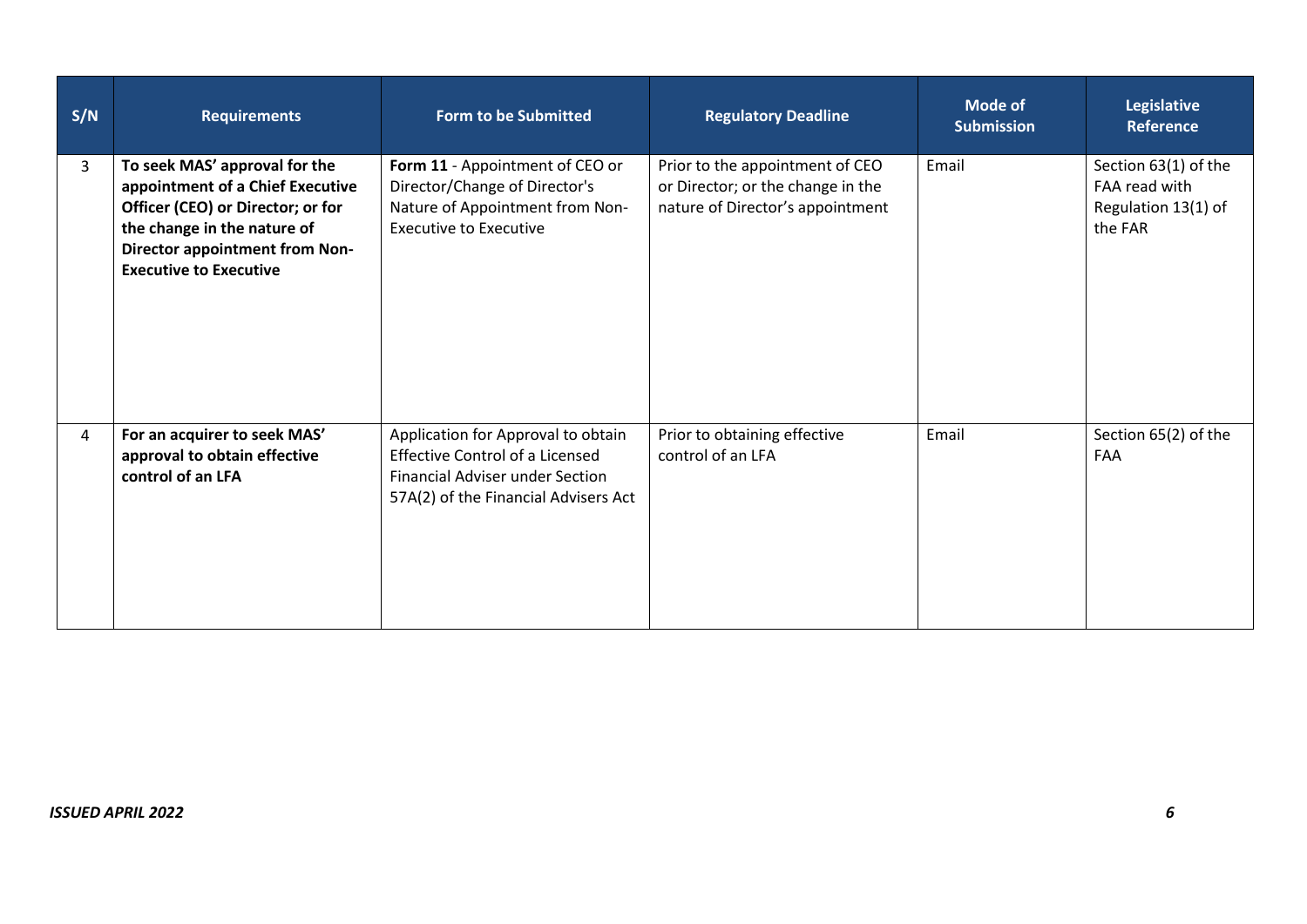| S/N | <b>Requirements</b>                                                                                                                                                                                                                                                                                                                                                        | <b>Form to be Submitted</b> | <b>Regulatory Deadline</b>                                                                     | <b>Mode of</b><br><b>Submission</b> | Legislative<br><b>Reference</b> |
|-----|----------------------------------------------------------------------------------------------------------------------------------------------------------------------------------------------------------------------------------------------------------------------------------------------------------------------------------------------------------------------------|-----------------------------|------------------------------------------------------------------------------------------------|-------------------------------------|---------------------------------|
| 5   | For an LFA/acquiree seeking MAS'<br>approval for any change of<br>members or shareholdings of<br>members which will result in any<br>person, alone or acting together<br>with any connected person, being<br>in a position to control equal or<br>more than 20% of the voting<br>power in or hold interest in equal<br>or more than 20% of the issued<br>shares of the LFA | No prescribed form          | Prior to the change of members<br>or shareholdings of members of<br>an LFA                     | Email                               | Licence condition               |
| 6   | To seek MAS' approval to acquire<br>or hold, whether directly or<br>indirectly, an interest of 20% or<br>more of the share capital of any<br>corporation; or establish any<br>branch (whether in Singapore or<br>elsewhere).                                                                                                                                               | No prescribed form          | Prior to the acquisition or control<br>of a corporation, or the<br>establishment of any branch | Email                               | Licence condition               |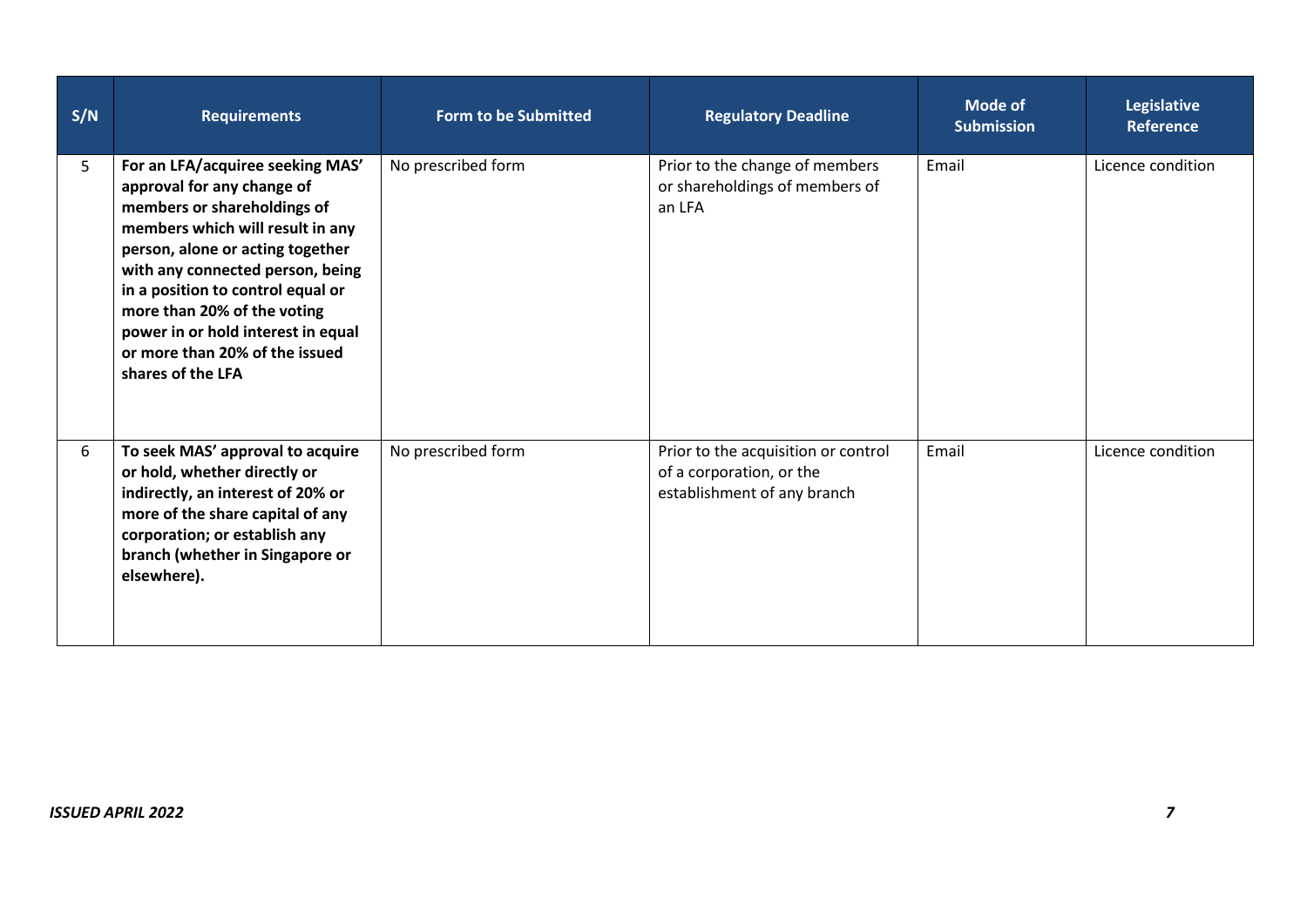| S/N            | <b>Requirements</b>                                                                                                                                                                                                                                                                                                                                                                            | <b>Form to be Submitted</b> | <b>Regulatory Deadline</b>                   | Mode of<br><b>Submission</b> | <b>Legislative</b><br><b>Reference</b> |
|----------------|------------------------------------------------------------------------------------------------------------------------------------------------------------------------------------------------------------------------------------------------------------------------------------------------------------------------------------------------------------------------------------------------|-----------------------------|----------------------------------------------|------------------------------|----------------------------------------|
| $\overline{7}$ | To seek MAS' approval to reduce<br>the LFA's paid-up capital                                                                                                                                                                                                                                                                                                                                   | No prescribed form          | Prior to reduction of paid-up<br>capital     | Email                        | Licence condition                      |
| 8              | To seek MAS' approval to<br>disclose inspection reports issued<br>by MAS or a foreign regulatory<br>authority, to a person other than<br>the auditor of the financial<br>adviser in connection with the<br>performance of duties of the<br>auditor for that financial adviser<br>This applies to any financial<br>adviser subject to inspection by<br>MAS or a foreign regulatory<br>authority | No prescribed form          | Prior to disclosing the inspection<br>report | Email                        | Sections 81 and 85 of<br>the FAA       |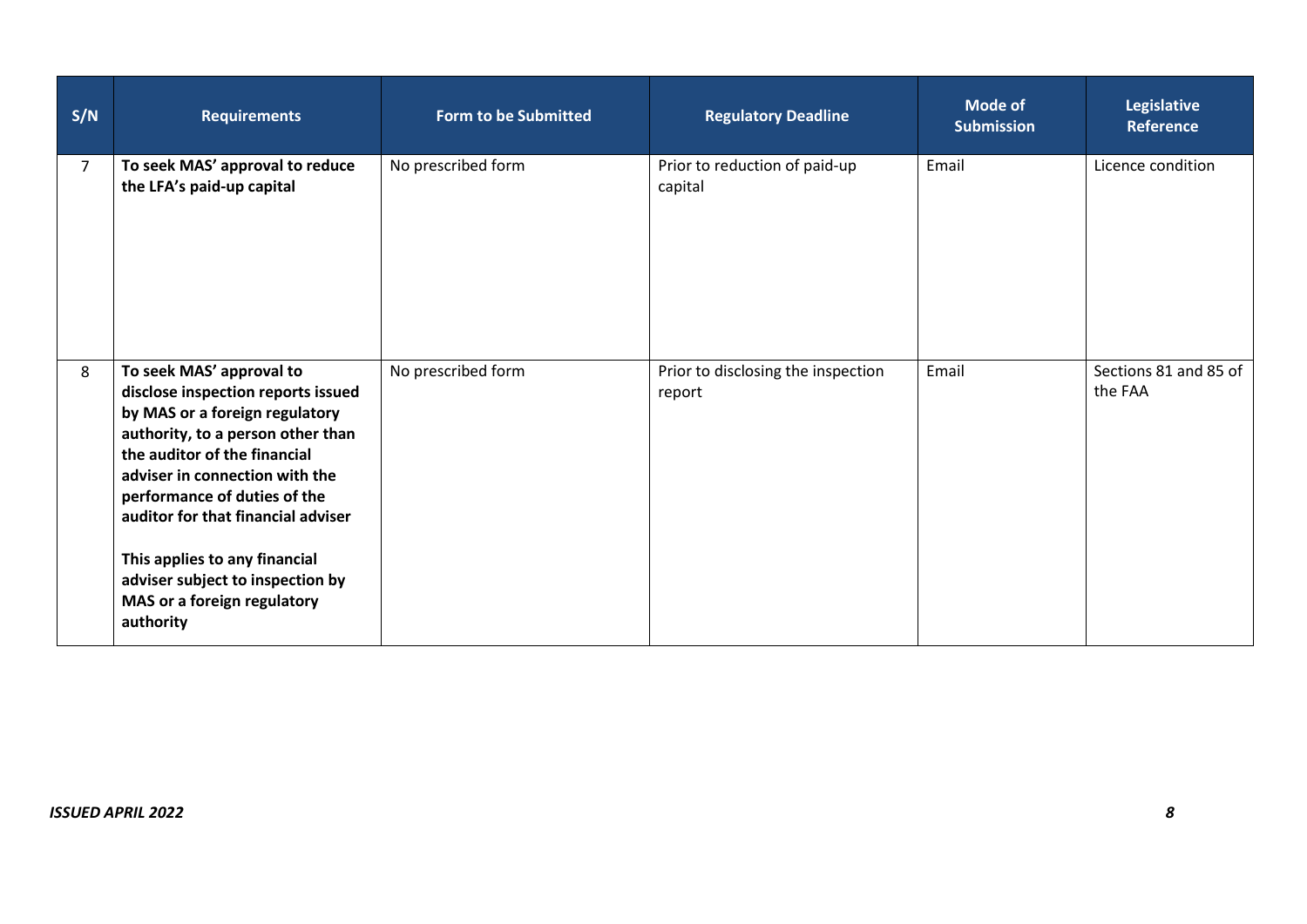| S/N | <b>Requirements</b>                                                                                                                                                                                                                                                                                                     | <b>Form to be Submitted</b> | <b>Regulatory Deadline</b>                      | <b>Mode of</b><br><b>Submission</b> | <b>Legislative</b><br><b>Reference</b> |
|-----|-------------------------------------------------------------------------------------------------------------------------------------------------------------------------------------------------------------------------------------------------------------------------------------------------------------------------|-----------------------------|-------------------------------------------------|-------------------------------------|----------------------------------------|
| 9   | To seek MAS' approval to disclose<br>investigation reports issued by<br>MAS to a person other than the<br>auditor of the financial adviser in<br>connection with the performance<br>of duties of the auditor for that<br>financial adviser<br>This applies to any financial<br>adviser subject to MAS'<br>investigation | No prescribed form          | Prior to disclosing the<br>investigation report | Email                               | Section 87 of the<br>FAA               |
| 10  | To seek MAS' approval to<br>negotiate contract of insurance<br>and place risk with unlicensed<br>insurer                                                                                                                                                                                                                | No prescribed form          | Prior to negotiating contract of<br>insurance   | Email                               | Section 42(4) of the<br><b>FAA</b>     |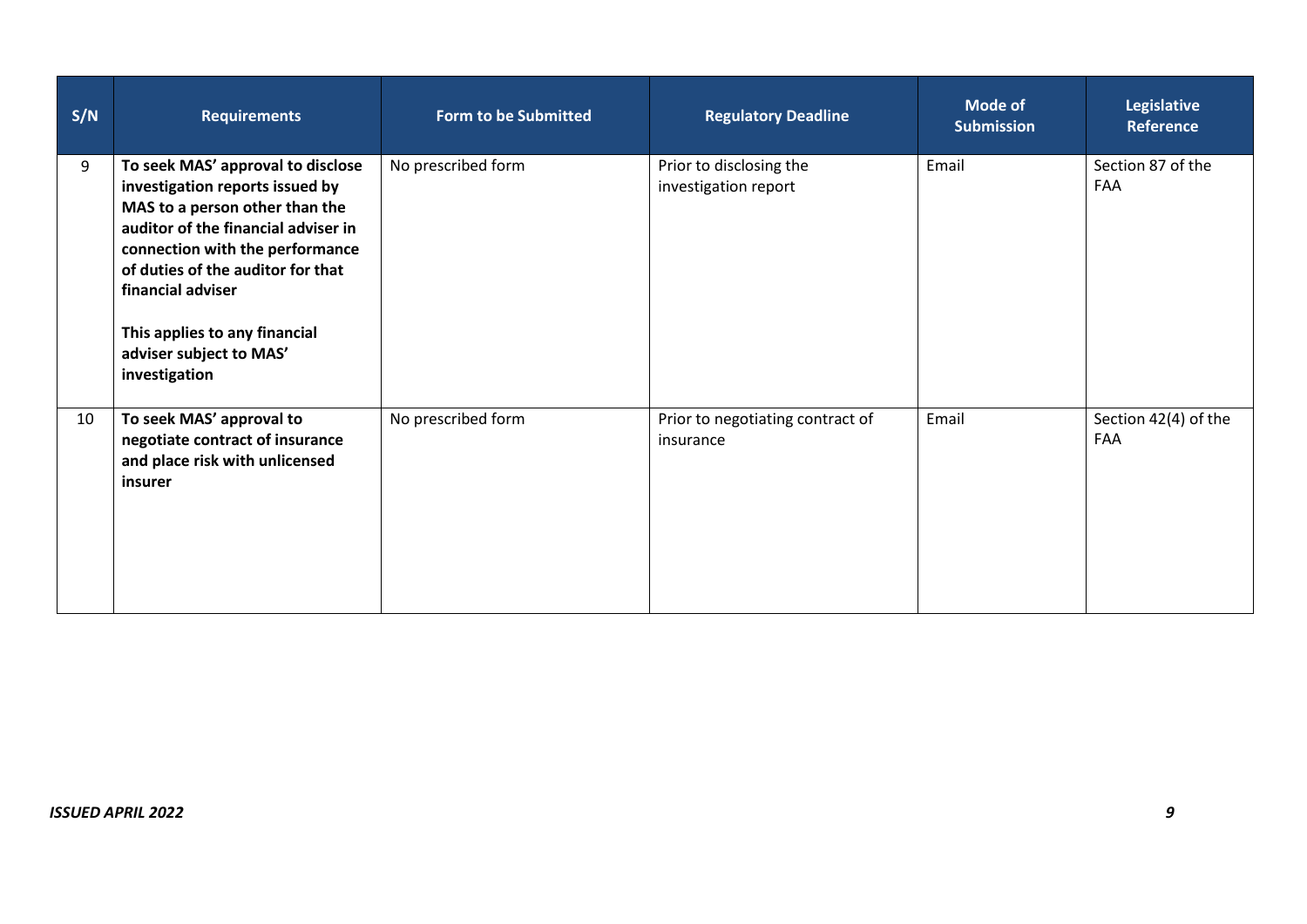| S/N | <b>Requirements</b>                                                                                                                                                                                                                                                     | <b>Form to be Submitted</b>                                                                                                                                                                                                                                                                                                                                          | <b>Regulatory Deadline</b>                                                                                   | <b>Mode of Submission</b> | <b>Legislative</b><br><b>Reference</b>                   |  |  |  |  |
|-----|-------------------------------------------------------------------------------------------------------------------------------------------------------------------------------------------------------------------------------------------------------------------------|----------------------------------------------------------------------------------------------------------------------------------------------------------------------------------------------------------------------------------------------------------------------------------------------------------------------------------------------------------------------|--------------------------------------------------------------------------------------------------------------|---------------------------|----------------------------------------------------------|--|--|--|--|
|     | Section A2: Notifications to be submitted to MAS                                                                                                                                                                                                                        |                                                                                                                                                                                                                                                                                                                                                                      |                                                                                                              |                           |                                                          |  |  |  |  |
| 11  | To notify MAS of a change of name<br>or change of address of principal<br>place of business                                                                                                                                                                             | Form 4 - Notice of Change of<br>Name and/or Change of Principal<br><b>Place of Business</b>                                                                                                                                                                                                                                                                          | Within 14 days from the date<br>of change                                                                    | Email                     | Section 14(1)(b) of<br>the FAA                           |  |  |  |  |
| 12  | To notify MAS where an LFA:<br>(a) ceases to carry on<br>business in any or all<br>regulated activities; or<br>(b) has not commenced business<br>in any or all regulated activities<br>by the end of the period of 6<br>months from the date of grant<br>of the licence | Form 5 - Notice of Cessation of<br>Provision of Financial Advisory<br>Services by a Licensed Financial<br>Adviser (and Representative of<br>such a Licensed Financial Adviser)<br>Accompanied by an auditor's<br>certification that the Licensed<br>Financial Adviser has fully<br>discharged all customer obligations<br>before ceasing its business or<br>activity | For (a), within 14 days after<br>the cessation of any or all<br>regulated activities<br>For (b), immediately | Email                     | Section 14 of the<br>FAA and Regulation<br>12 of the FAR |  |  |  |  |
| 13  | To notify MAS of any matter which<br>may adversely affect an LFA's<br>financial position to a material<br>extent                                                                                                                                                        | No prescribed form                                                                                                                                                                                                                                                                                                                                                   | Immediately                                                                                                  | Email                     | Licence condition                                        |  |  |  |  |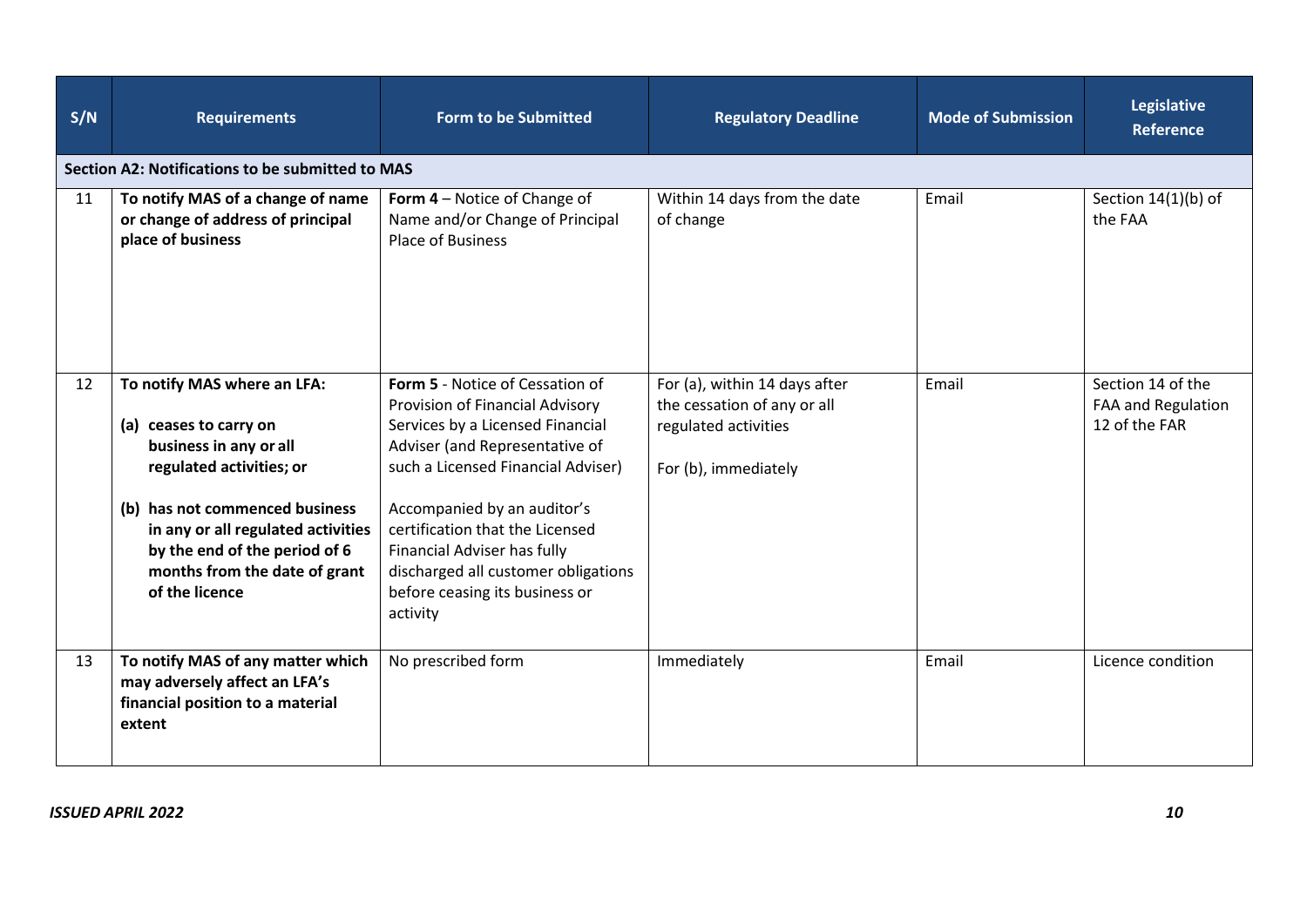| S/N | <b>Requirements</b>                                                                                                                                                                                                                                                                                                                                                                                   | <b>Form to be Submitted</b> | <b>Regulatory Deadline</b> | <b>Mode of Submission</b> | Legislative<br><b>Reference</b> |
|-----|-------------------------------------------------------------------------------------------------------------------------------------------------------------------------------------------------------------------------------------------------------------------------------------------------------------------------------------------------------------------------------------------------------|-----------------------------|----------------------------|---------------------------|---------------------------------|
| 14  | To notify MAS of:<br>the resignation of the CEO or<br>(i)<br>any Director;<br>(ii) any change in the nature of<br>the appointment of a<br><b>Director from Executive to</b><br>Non-Executive;<br>(iii) any change in country of<br>residence of the CEO or any<br>Director; and<br>(iv) any change in the business<br>interests or shareholdings of<br>the CEO or any Director<br>provided in Form 11 | No prescribed form          | Immediately                | Email                     | Licence condition               |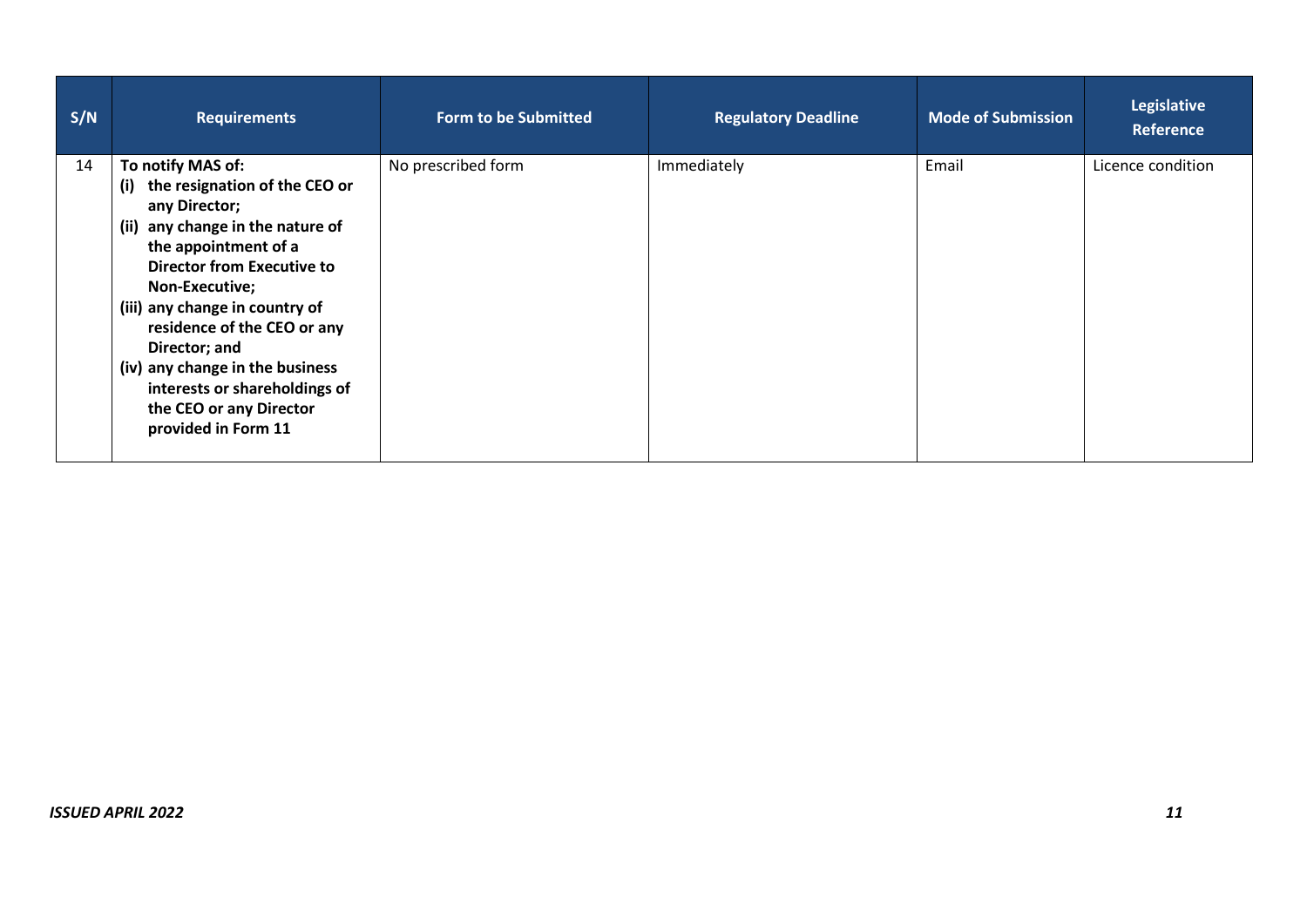| S/N | <b>Requirements</b>                                                                                                                                                                                                                                                                                                   | <b>Form to be Submitted</b> | <b>Regulatory Deadline</b> | <b>Mode of Submission</b> | Legislative<br><b>Reference</b> |
|-----|-----------------------------------------------------------------------------------------------------------------------------------------------------------------------------------------------------------------------------------------------------------------------------------------------------------------------|-----------------------------|----------------------------|---------------------------|---------------------------------|
| 15  | To notify MAS where an LFA<br>becomes aware:<br>that it or any of its officers<br>(i)<br>or representatives is the<br>subject of an investigation<br>or when any civil or<br>criminal proceedings are<br>instituted against it or any<br>of its officers or<br>representatives, whether in<br>Singapore or elsewhere; | No prescribed form          | Immediately                | Email                     | Licence condition               |
|     | of any offence committed<br>(ii)<br>by or disciplinary action<br>taken against it or any of its<br>officers or representatives,<br>whether in Singapore or<br>elsewhere;                                                                                                                                              |                             |                            |                           |                                 |
|     | (iii) of any breach of any laws<br>or regulations, business<br>rules or codes of conduct,<br>whether in Singapore or<br>elsewhere; or                                                                                                                                                                                 |                             |                            |                           |                                 |
|     | (iv) of any other matter that<br>would affect its or any of its<br>officers' or representatives'<br>ability to meet the criteria<br>set out in the Guidelines on<br><b>Fit and Proper Criteria</b><br>issued by MAS                                                                                                   |                             |                            |                           |                                 |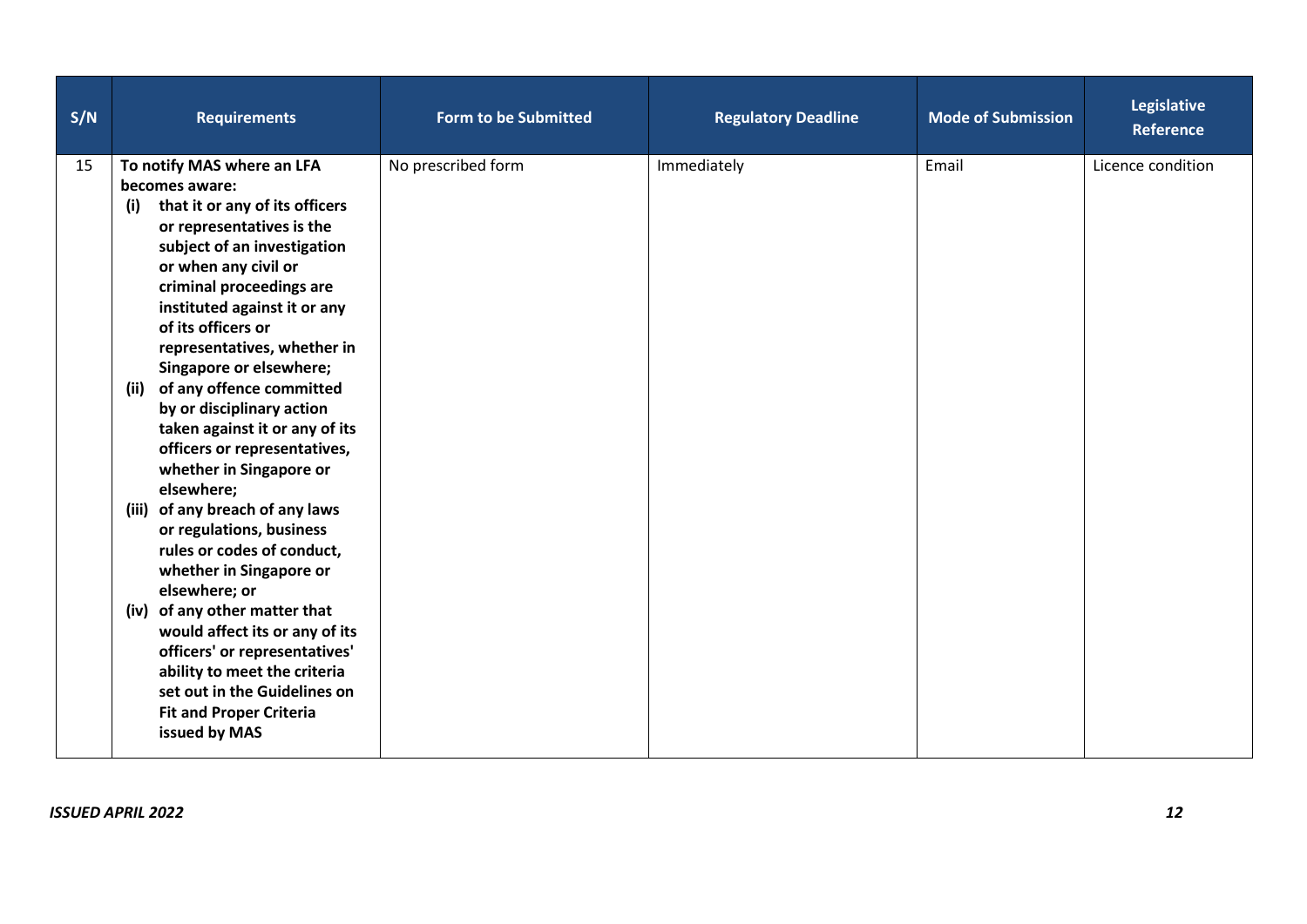| S/N | <b>Requirements</b>                                                                                                                                                                                                | <b>Form to be Submitted</b>                                                                                                               | <b>Regulatory Deadline</b>                                                                     | <b>Mode of Submission</b>                                                           | Legislative<br><b>Reference</b>                          |
|-----|--------------------------------------------------------------------------------------------------------------------------------------------------------------------------------------------------------------------|-------------------------------------------------------------------------------------------------------------------------------------------|------------------------------------------------------------------------------------------------|-------------------------------------------------------------------------------------|----------------------------------------------------------|
| 16  | To notify MAS if any claim is<br>made or is likely to be made<br>against its professional<br>indemnity insurance cover                                                                                             | No prescribed form                                                                                                                        | Immediately                                                                                    | Email                                                                               | Licence condition                                        |
| 17  | To notify MAS of cross-border<br>arrangements with Foreign<br><b>Related Corporations or Foreign</b><br><b>Offices under the following</b><br><b>Exemption Regulations:</b><br>- FA(ECBA)(FRC)R<br>- FA(ECBA)(FO)R | Form FN - Notification for<br>Arrangements with Foreign Related<br>Corporations and/or Foreign Offices<br>under the Exemption Regulations | Within 14 days of<br>commencement of qualifying<br>business under the Exemption<br>Regulations | FormSG<br>Via this link:<br>https://form.gov.sg/#!<br>/6113470a22cd68001<br>2c745de | Paragraph 4 of FAA-<br>N22 and paragraph 4<br>of FAA-N23 |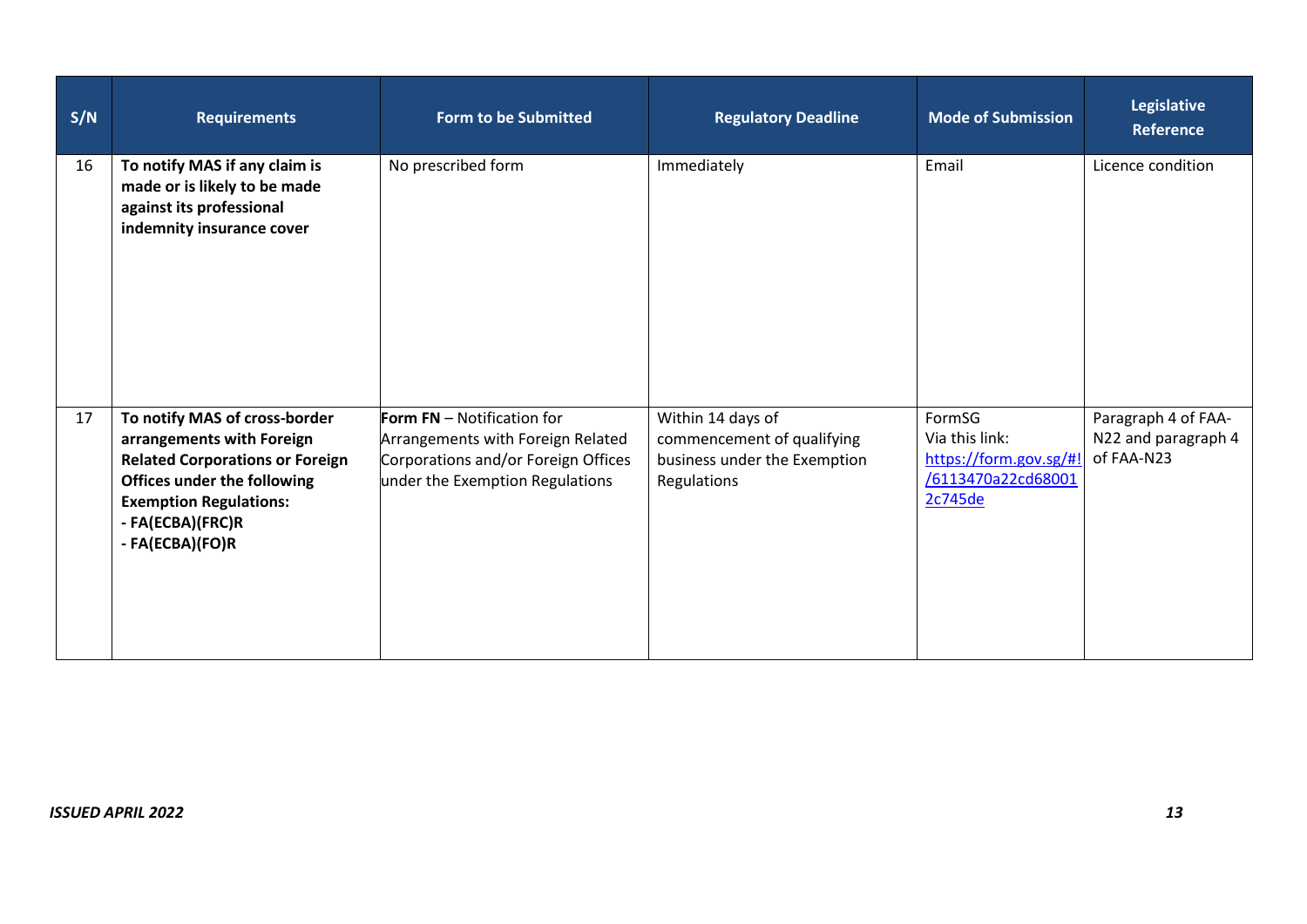| S/N | <b>Requirements</b>                                                                                                                                                                             | <b>Form to be Submitted</b>                                                                                                                                                           | <b>Regulatory Deadline</b>                      | <b>Mode of Submission</b>                                                           | <b>Legislative</b><br><b>Reference</b>                                                          |
|-----|-------------------------------------------------------------------------------------------------------------------------------------------------------------------------------------------------|---------------------------------------------------------------------------------------------------------------------------------------------------------------------------------------|-------------------------------------------------|-------------------------------------------------------------------------------------|-------------------------------------------------------------------------------------------------|
| 18  | To notify MAS of change in<br>particulars to/cessation of cross-<br>border arrangements notified<br>under the following Exemption<br><b>Regulations:</b><br>- FA(ECBA)(FRC)R<br>- FA(ECBA)(FO)R | Form FC - Notification for Change in<br>Particulars to Arrangements with<br>Foreign Related Corporations and/or<br>Foreign Offices notified under the<br><b>Exemption Regulations</b> | Within 14 days from date of<br>change/cessation | FormSG<br>Via this link:<br>https://form.gov.sg/#!<br>/6156e67820ad78001<br>285f1c1 | Paragraphs 5.2.1.(a)<br>and (b) of FAA-N22<br>and paragraphs<br>5.2.1.(a) and (b) of<br>FAA-N23 |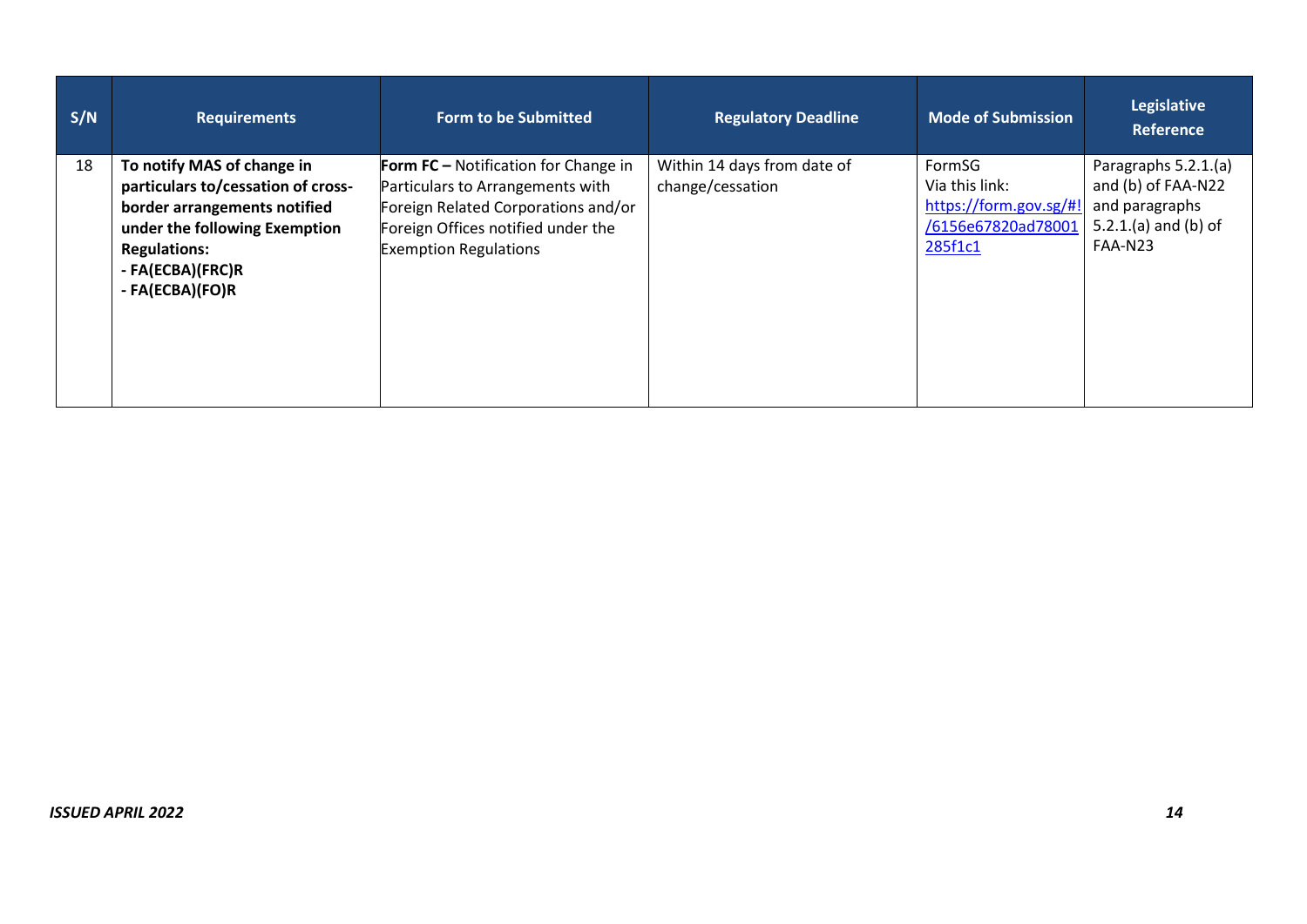| S/N | <b>Requirements</b>                              | <b>Form to be Submitted</b>                                                                                                                                                                                                  | <b>Regulatory Deadline</b>                             | <b>Mode of</b><br><b>Submission</b>                      | <b>Legislative</b><br><b>Reference</b>                      |
|-----|--------------------------------------------------|------------------------------------------------------------------------------------------------------------------------------------------------------------------------------------------------------------------------------|--------------------------------------------------------|----------------------------------------------------------|-------------------------------------------------------------|
|     | <b>Section A3: Regulatory submissions to MAS</b> |                                                                                                                                                                                                                              |                                                        |                                                          |                                                             |
| 19  | Submission of annual financial returns           | Form 14 - Statement of Profit and<br>Loss<br>Form 15 - Statement of Assets<br>and Liabilities, Net Asset Value<br>and Insurance Broking Premium<br>Account                                                                   | Within 5 months from the end of<br>each financial year | <b>MASNET</b>                                            | Section 49(1) of the<br>FAA and Regulation<br>23 of the FAR |
|     |                                                  | Form 17 - Auditor's Report<br><b>Audited Profit and Loss Account</b><br>and Balance Sheet made up to the<br>last day of the financial year,<br>together with an Auditor's report,<br>including Management Letter (if<br>any) | Within 5 months from the end of<br>each financial year | Via this link:<br>https://go.gov.sg<br>/Ifaannualreturns | Section 52(1) of the<br>FAA and Regulation<br>23 of the FAR |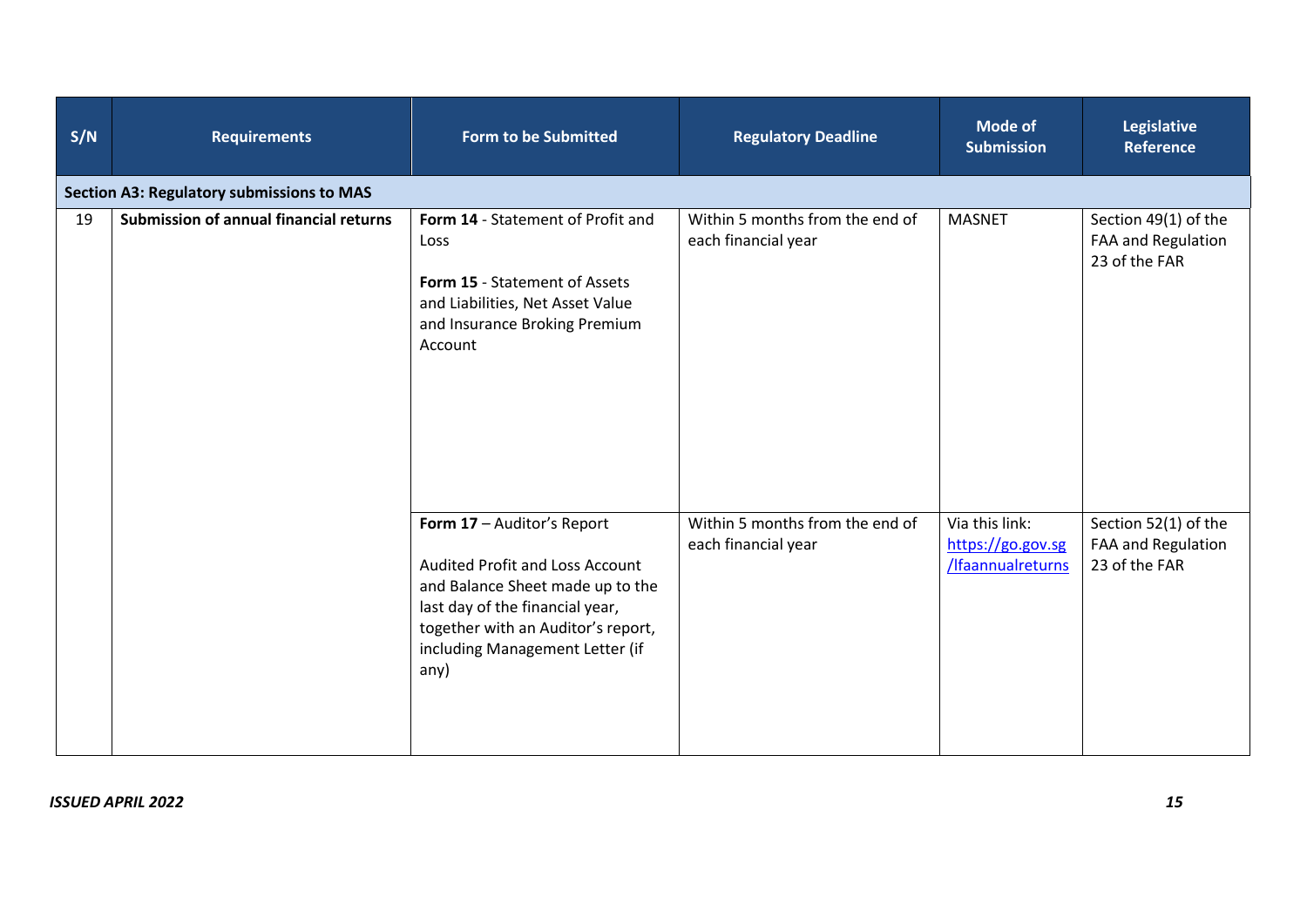| S/N | <b>Requirements</b>                                               | <b>Form to be Submitted</b>                                                                                                                                                                                         | <b>Regulatory Deadline</b>                                                                                                                                                                                                                                                                                                                                                                                                            | Mode of<br><b>Submission</b>                                   | <b>Legislative</b><br><b>Reference</b> |
|-----|-------------------------------------------------------------------|---------------------------------------------------------------------------------------------------------------------------------------------------------------------------------------------------------------------|---------------------------------------------------------------------------------------------------------------------------------------------------------------------------------------------------------------------------------------------------------------------------------------------------------------------------------------------------------------------------------------------------------------------------------------|----------------------------------------------------------------|----------------------------------------|
| 20  | <b>Semi-annual Balanced Scorecard</b><br><b>Framework reports</b> | Reports set out in Annex 2 under<br>Notice FAA-N20 Requirements for<br>the Remuneration Framework for<br>Representatives and Supervisors<br>("Balanced Scorecard<br>Framework") and Independent<br>Sales Audit Unit | In respect of reports for the<br>a)<br>measurement quarter<br>ending 31 March, by 30<br>September of the same<br>calendar year;<br>In respect of reports for the<br>b)<br>measurement quarters<br>ending 30 June and 30<br>September, by 31 March of<br>the following calendar year;<br>and<br>In respect of reports for the<br>c)<br>measurement quarter<br>ending 31 December, by 30<br>September of the following<br>calendar year | FormSG<br>Via this link:<br>https://go.gov.sg/bs<br>creporting | Paragraph 11 of<br>FAA-N20             |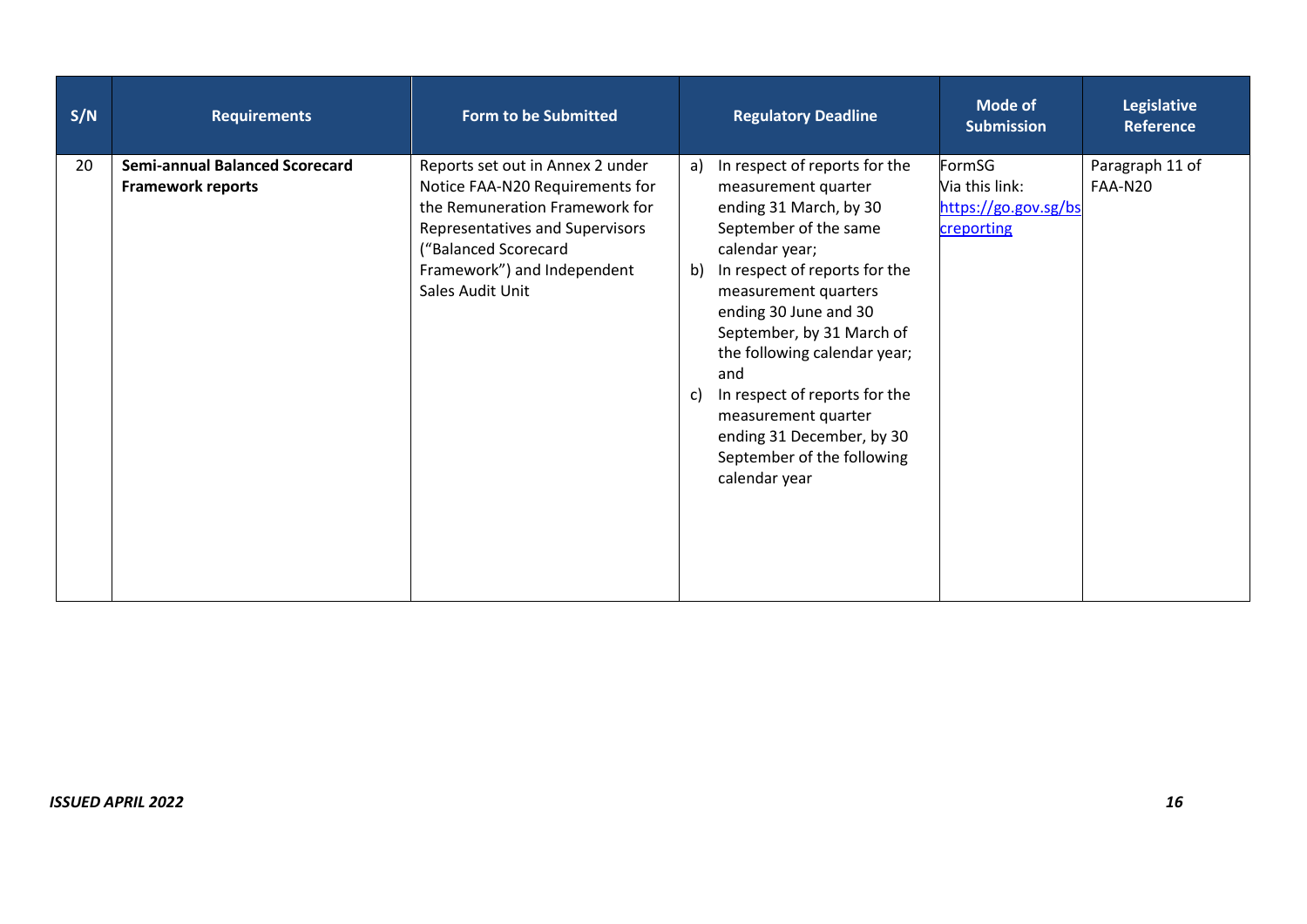| S/N<br><b>Requirements</b>                                                                                                                                                                              | <b>Form to be Submitted</b>                                                                                                                                               | <b>Regulatory Deadline</b>                            | <b>Mode of</b><br>Submission                                                       | <b>Legislative</b><br>Reference                                             |
|---------------------------------------------------------------------------------------------------------------------------------------------------------------------------------------------------------|---------------------------------------------------------------------------------------------------------------------------------------------------------------------------|-------------------------------------------------------|------------------------------------------------------------------------------------|-----------------------------------------------------------------------------|
| 21<br>Certification by independent assurance<br>function and information on cross-<br>border arrangements notified under the<br>following Exemption Regulations:<br>- FA(ECBA)(FRC)R<br>- FA(ECBA)(FO)R | <b>Form FR</b> - Annual Declaration for<br>Arrangements with Foreign<br>Related Corporations and/or<br>Foreign Offices notified under the<br><b>Exemption Regulations</b> | Within 5 months from the end of<br>the financial year | FormSG<br>Via the link:<br>https://form.gov.sg<br>/#!/615a7549d1067<br>60012af1fdc | Paragraph 5.2.1.(c)<br>of FAA-N22 and<br>paragraph $5.2.1(c)$<br>of FAA-N23 |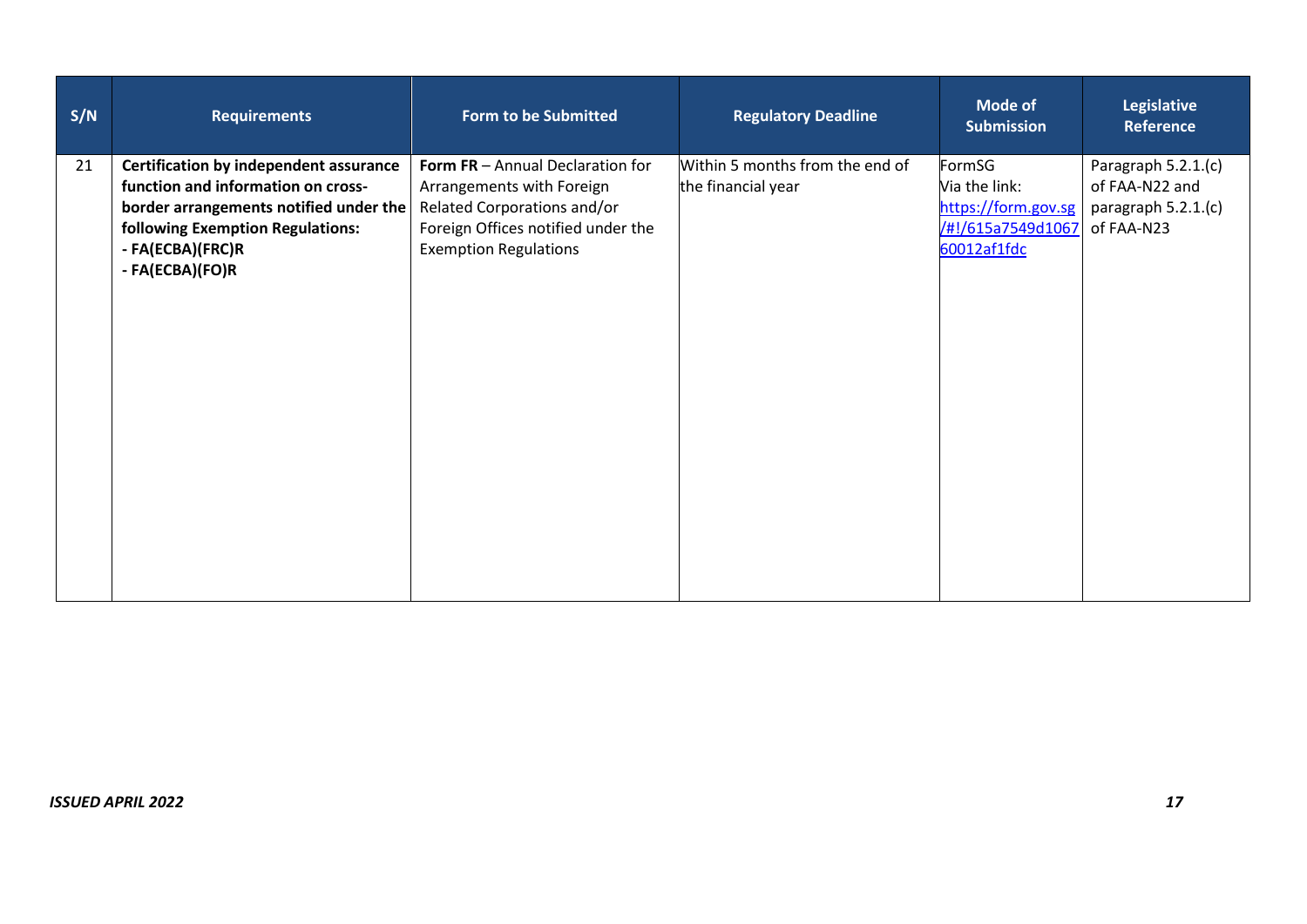**Section B: Applications, Notifications and Regulatory Submissions Applicable to Exempt Financial Advisers under Section 23(1)(a), (b), (c), (d) and (e) of the FAA**

| S/N | <b>Requirements</b>                                                                                                                                                                                                                                                                                                                                                                            | <b>Form to be Submitted</b> | <b>Regulatory Deadline</b>                   | Mode of<br><b>Submission</b> | Legislative<br><b>Reference</b>  |
|-----|------------------------------------------------------------------------------------------------------------------------------------------------------------------------------------------------------------------------------------------------------------------------------------------------------------------------------------------------------------------------------------------------|-----------------------------|----------------------------------------------|------------------------------|----------------------------------|
|     | <b>Section B1: Applications for approval from MAS</b>                                                                                                                                                                                                                                                                                                                                          |                             |                                              |                              |                                  |
| 22  | To seek MAS' approval to<br>disclose inspection reports issued<br>by MAS or a foreign regulatory<br>authority, to a person other than<br>the auditor of the financial<br>adviser in connection with the<br>performance of duties of the<br>auditor for that financial adviser<br>This applies to any financial<br>adviser subject to inspection by<br>MAS or a foreign regulatory<br>authority | No prescribed form          | Prior to disclosing the inspection<br>report | Email                        | Sections 81 and 85<br>of the FAA |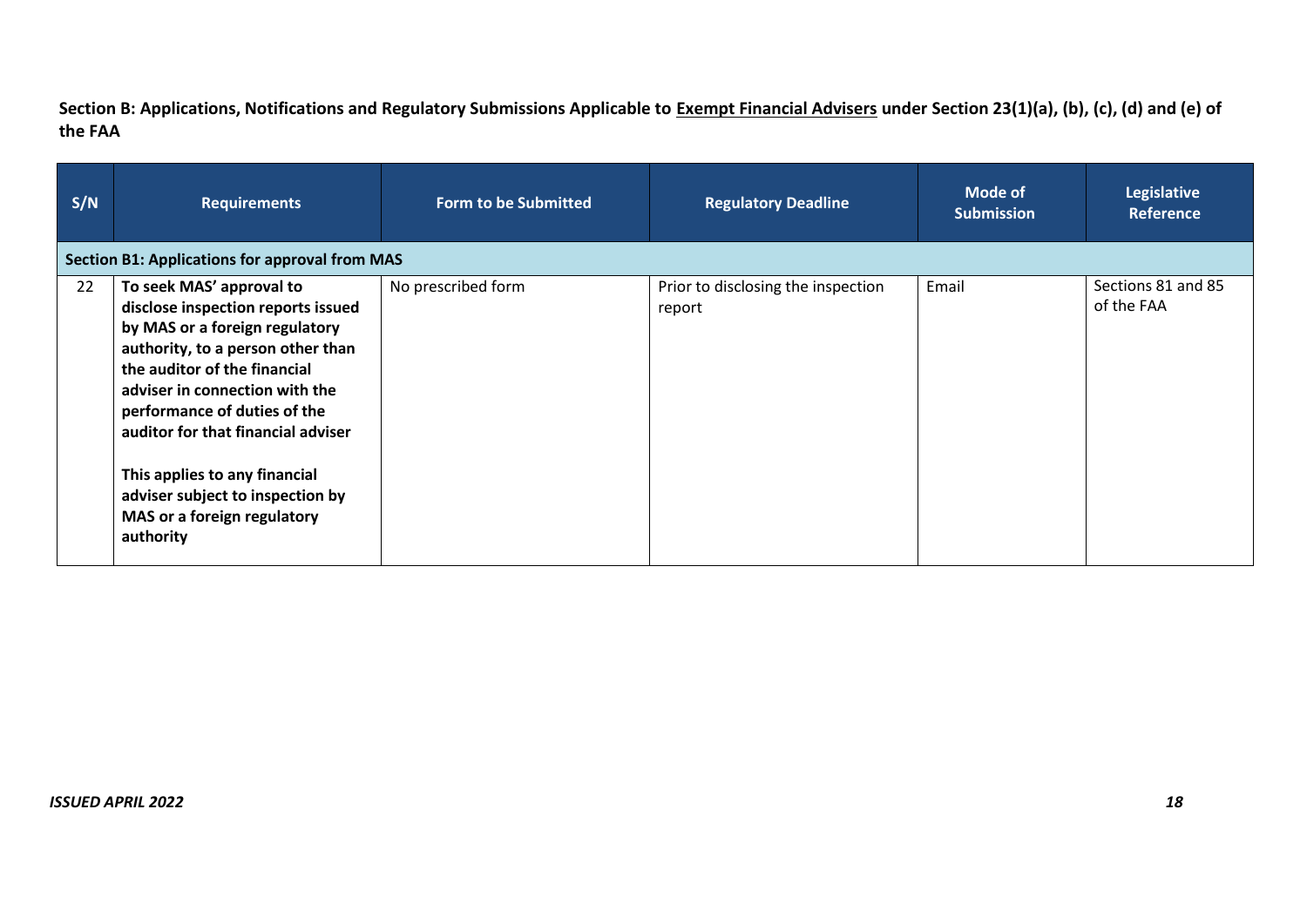| S/N | <b>Requirements</b>                                                                                                                                                                                                                                                                                                     | <b>Form to be Submitted</b> | <b>Regulatory Deadline</b>                      | Mode of<br><b>Submission</b> | <b>Legislative</b><br><b>Reference</b> |
|-----|-------------------------------------------------------------------------------------------------------------------------------------------------------------------------------------------------------------------------------------------------------------------------------------------------------------------------|-----------------------------|-------------------------------------------------|------------------------------|----------------------------------------|
| 23  | To seek MAS' approval to disclose<br>investigation reports issued by<br>MAS to a person other than the<br>auditor of the financial adviser in<br>connection with the performance<br>of duties of the auditor for that<br>financial adviser<br>This applies to any financial<br>adviser subject to MAS'<br>investigation | No prescribed form          | Prior to disclosing the<br>investigation report | Email                        | Section 87 of the<br>FAA               |
| 24  | To seek MAS' approval to<br>negotiate contract of insurance<br>and place risk with unlicensed<br>insurer                                                                                                                                                                                                                | No prescribed form          | Prior to negotiating contract of<br>insurance   | Email                        | Section 42(4) of the<br><b>FAA</b>     |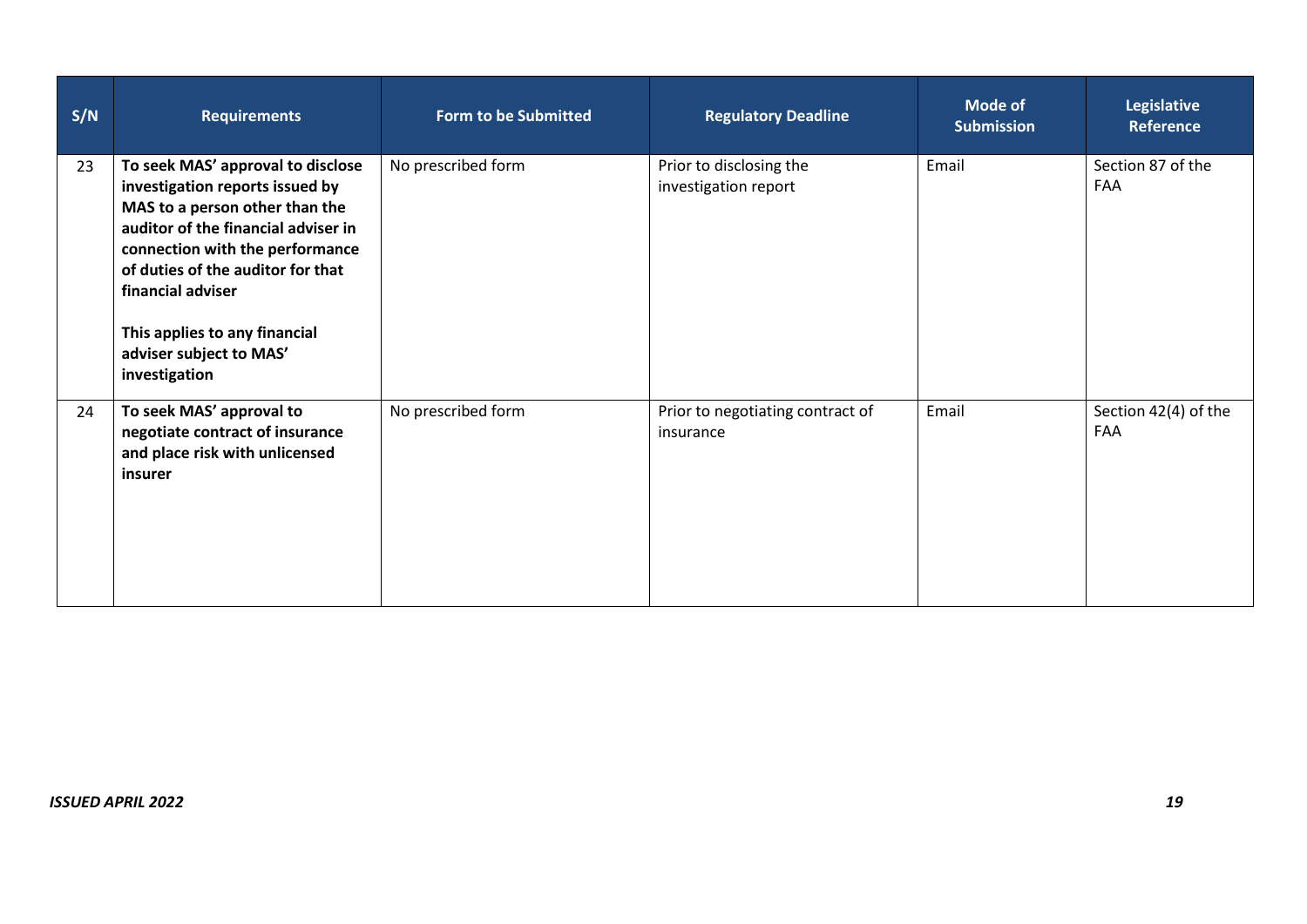| S/N | <b>Requirements</b>                                                                                                 | Form to be Submitted                                                                                                                                                                                                               | <b>Regulatory Deadline</b>                                                             | Mode of<br><b>Submission</b> | <b>Legislative</b><br><b>Reference</b> |
|-----|---------------------------------------------------------------------------------------------------------------------|------------------------------------------------------------------------------------------------------------------------------------------------------------------------------------------------------------------------------------|----------------------------------------------------------------------------------------|------------------------------|----------------------------------------|
|     | Section B2: Notifications to be submitted to MAS                                                                    |                                                                                                                                                                                                                                    |                                                                                        |                              |                                        |
| 25  | To notify MAS when an exempt<br>financial adviser commences or<br>adds financial advisory services<br>under the FAA | Form 26 - Notice of<br>Commencement of Business /<br><b>Additional Financial Advisory</b><br>Services by Persons Exempt from<br>Holding a Financial Adviser's<br>Licence under Section 23(1)(a), (b),<br>$(c)$ , $(d)$ , and $(e)$ | Within 14 days after the<br>commencement or addition of<br>financial advisory services | Email                        | Regulation 37(1) of<br>the FAR         |
| 26  | To notify MAS when an exempt<br>financial adviser changes its<br>particulars                                        | Form 27 - Notice of Change of<br>Particulars by Persons Exempt from<br>Holding a Financial Adviser's<br>Licence under Section 23(1)(a), (b),<br>$(c)$ , $(d)$ , and $(e)$                                                          | Within 14 days after the date of<br>change                                             | Email                        | Regulation 37(1) of<br>the FAR         |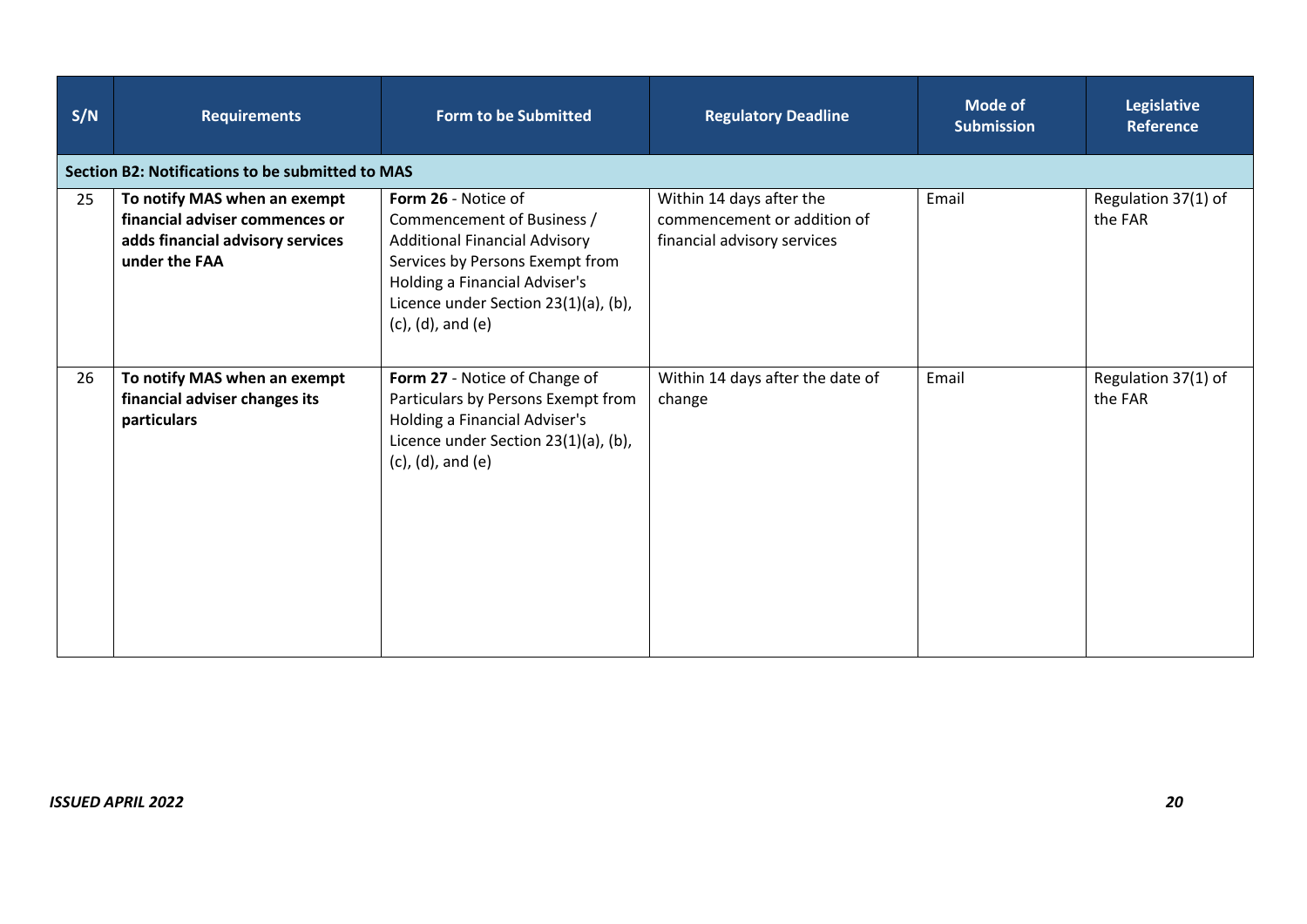| S/N | <b>Requirements</b>                                                                                                                                                                                         | <b>Form to be Submitted</b>                                                                                                                                                           | <b>Regulatory Deadline</b>                                                                     | <b>Mode of</b><br><b>Submission</b>                                                 | Legislative<br><b>Reference</b>                                                                    |
|-----|-------------------------------------------------------------------------------------------------------------------------------------------------------------------------------------------------------------|---------------------------------------------------------------------------------------------------------------------------------------------------------------------------------------|------------------------------------------------------------------------------------------------|-------------------------------------------------------------------------------------|----------------------------------------------------------------------------------------------------|
| 27  | To notify MAS when an exempt<br>financial adviser ceases any or all<br>of its financial advisory services<br>under the FAA                                                                                  | Form 28 - Notice of Cessation of<br>Business by Persons Exempt from<br>Holding a Financial Adviser's<br>Licence under Section 23(1)(a), (b),<br>$(c)$ , $(d)$ , and $(e)$             | Within 14 days after the cessation<br>of any or all of its financial<br>advisory services      | Email                                                                               | Regulation 37(1) of<br>the FAR                                                                     |
| 28  | To notify MAS of cross-border<br>arrangements with Foreign<br><b>Related Corporations or Foreign</b><br>Offices under the following<br><b>Exemption Regulations:</b><br>- FA(ECBA)(FRC)R<br>- FA(ECBA)(FO)R | <b>Form FN</b> – Notification for<br>Arrangements with Foreign Related<br>Corporations and/or Foreign Offices<br>under the Exemption Regulations                                      | Within 14 days of<br>commencement of qualifying<br>business under the Exemption<br>Regulations | FormSG<br>Via this link:<br>https://form.gov.sg<br>/#!/6113470a22cd6<br>80012c745de | Paragraph 4 of FAA-<br>N22 and paragraph 4<br>of FAA-N23                                           |
| 29  | To notify MAS of change in<br>particulars to/cessation of cross-<br>border arrangements notified<br>under the following Exemption<br><b>Regulations:</b><br>- FA(ECBA)(FRC)R<br>- FA(ECBA)(FO)R             | Form FC - Notification for Change in<br>Particulars to Arrangements with<br>Foreign Related Corporations and/or<br>Foreign Offices notified under the<br><b>Exemption Regulations</b> | Within 14 days from date of<br>change/cessation                                                | FormSG<br>Via this link:<br>https://form.gov.sg<br>/#!/6156e67820ad7<br>8001285f1c1 | Paragraphs<br>5.2.1.(a) and (b) of<br>FAA-N22 and<br>paragraphs<br>5.2.1.(a) and (b) of<br>FAA-N23 |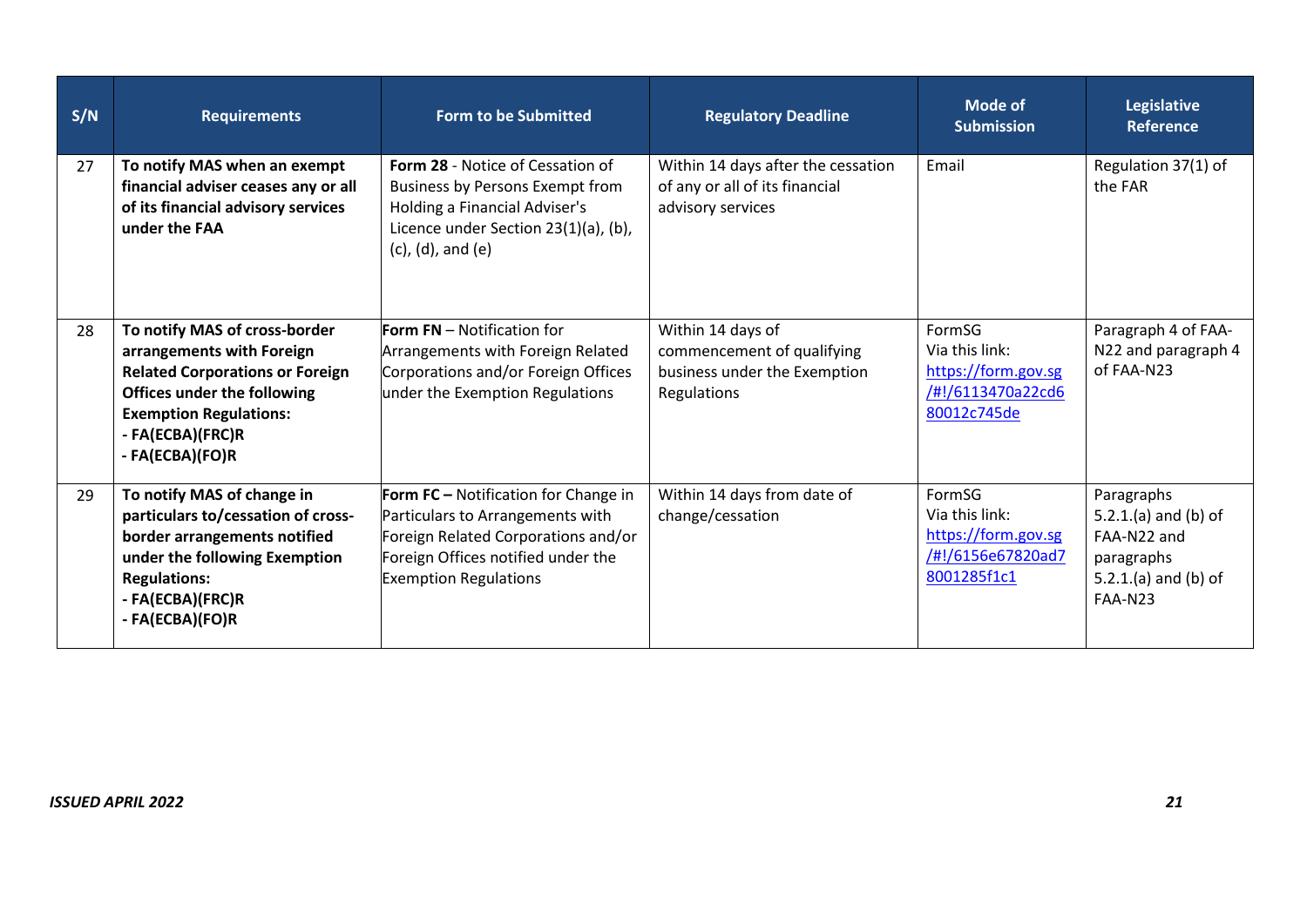| S/N | <b>Requirements</b>                                                                                    | <b>Form to be Submitted</b>                                                                                                  | <b>Regulatory Deadline</b>                             | Mode of<br><b>Submission</b> | <b>Legislative</b><br><b>Reference</b>                              |
|-----|--------------------------------------------------------------------------------------------------------|------------------------------------------------------------------------------------------------------------------------------|--------------------------------------------------------|------------------------------|---------------------------------------------------------------------|
|     | <b>Section B3: Regulatory submissions to MAS</b>                                                       |                                                                                                                              |                                                        |                              |                                                                     |
| 30  | <b>Submission of Statement of Placement</b><br>of Direct Life Insurance Business<br><b>Handled</b>     | Form 16 - Statement of<br>Placement of Direct Life Insurance<br><b>Business Handled</b>                                      | Within 5 months from the<br>end of each financial year | Email                        | Section 49(1) of the<br>FAA, Regulations 23<br>and 37(1) of the FAR |
| 31  | <b>Annual submission of Audited</b><br><b>Statement of Insurance Broking</b><br><b>Premium Account</b> | Form 24 - Audited Statement of<br>Insurance Broking Premium<br>Account of Exempt Financial<br>Adviser under Regulation 37(1) | Within 5 months from the<br>end of each financial year | Email                        | Regulation 37(1) of<br>the FAR                                      |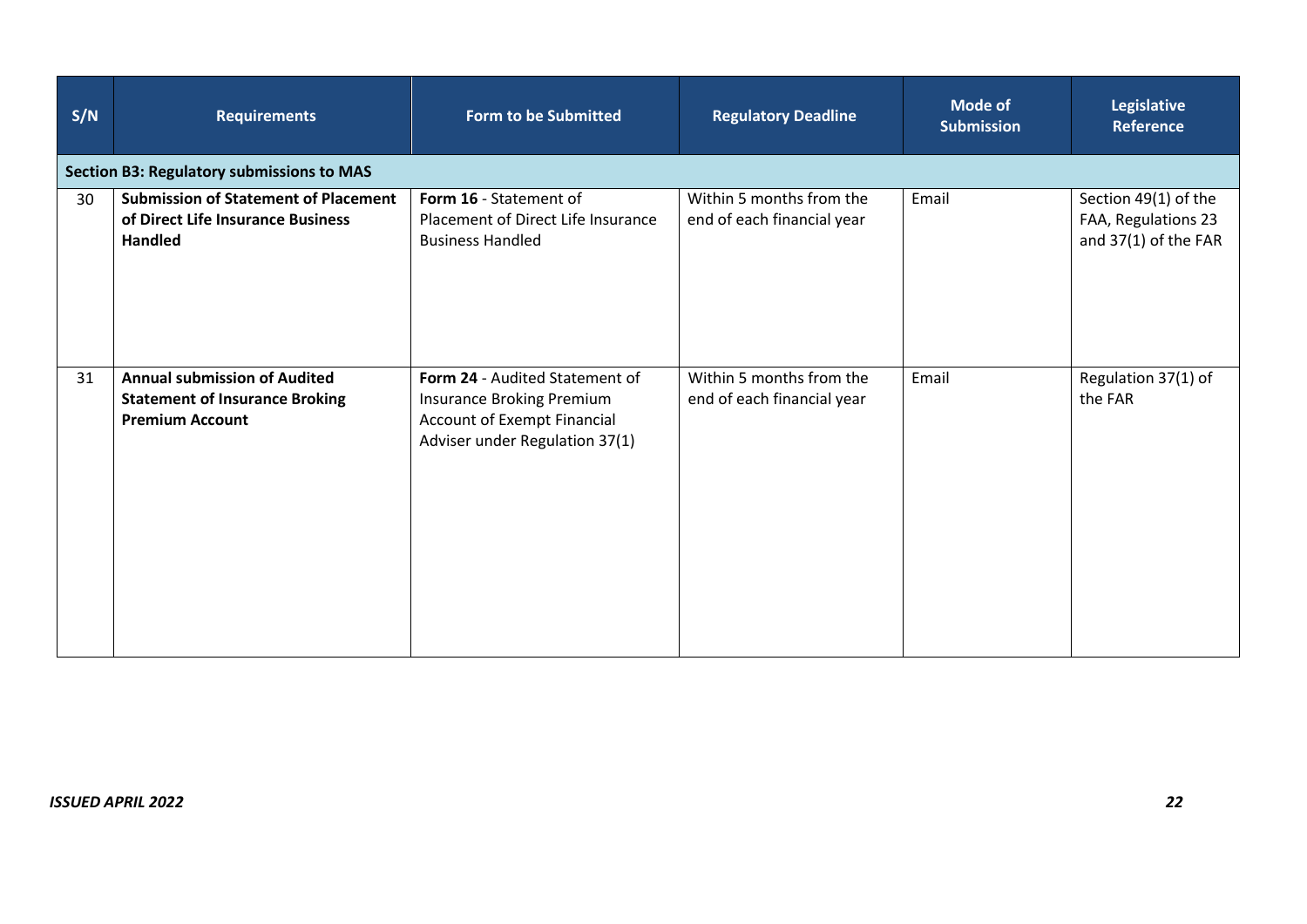| S/N | <b>Requirements</b>                                               | <b>Form to be Submitted</b>                                                                                                                                                                                      | <b>Regulatory Deadline</b>                                                                                                                                                                                                                                                                                                                                                                                                                        | <b>Mode of</b><br><b>Submission</b>                            | <b>Legislative</b><br><b>Reference</b> |
|-----|-------------------------------------------------------------------|------------------------------------------------------------------------------------------------------------------------------------------------------------------------------------------------------------------|---------------------------------------------------------------------------------------------------------------------------------------------------------------------------------------------------------------------------------------------------------------------------------------------------------------------------------------------------------------------------------------------------------------------------------------------------|----------------------------------------------------------------|----------------------------------------|
| 32  | <b>Semi-annual Balanced Scorecard</b><br><b>Framework reports</b> | Reports set out in Annex 2 under<br>Notice FAA-N20 Requirements for<br>the Remuneration Framework for<br>Representatives and Supervisors<br>("Balanced Scorecard Framework")<br>and Independent Sales Audit Unit | In respect of reports<br>(a)<br>for the measurement<br>quarter ending 31<br>March, by 30<br>September of the same<br>calendar year;<br>In respect of reports<br>(b)<br>for the measurement<br>quarters ending 30<br>June and 30<br>September, by 31<br>March of the following<br>calendar year; and<br>In respect of reports<br>(c)<br>for the measurement<br>quarter ending 31<br>December, by 30<br>September of the<br>following calendar year | FormSG<br>Via this link:<br>https://go.gov.sg/b<br>screporting | Paragraph 11 of<br>FAA-N20             |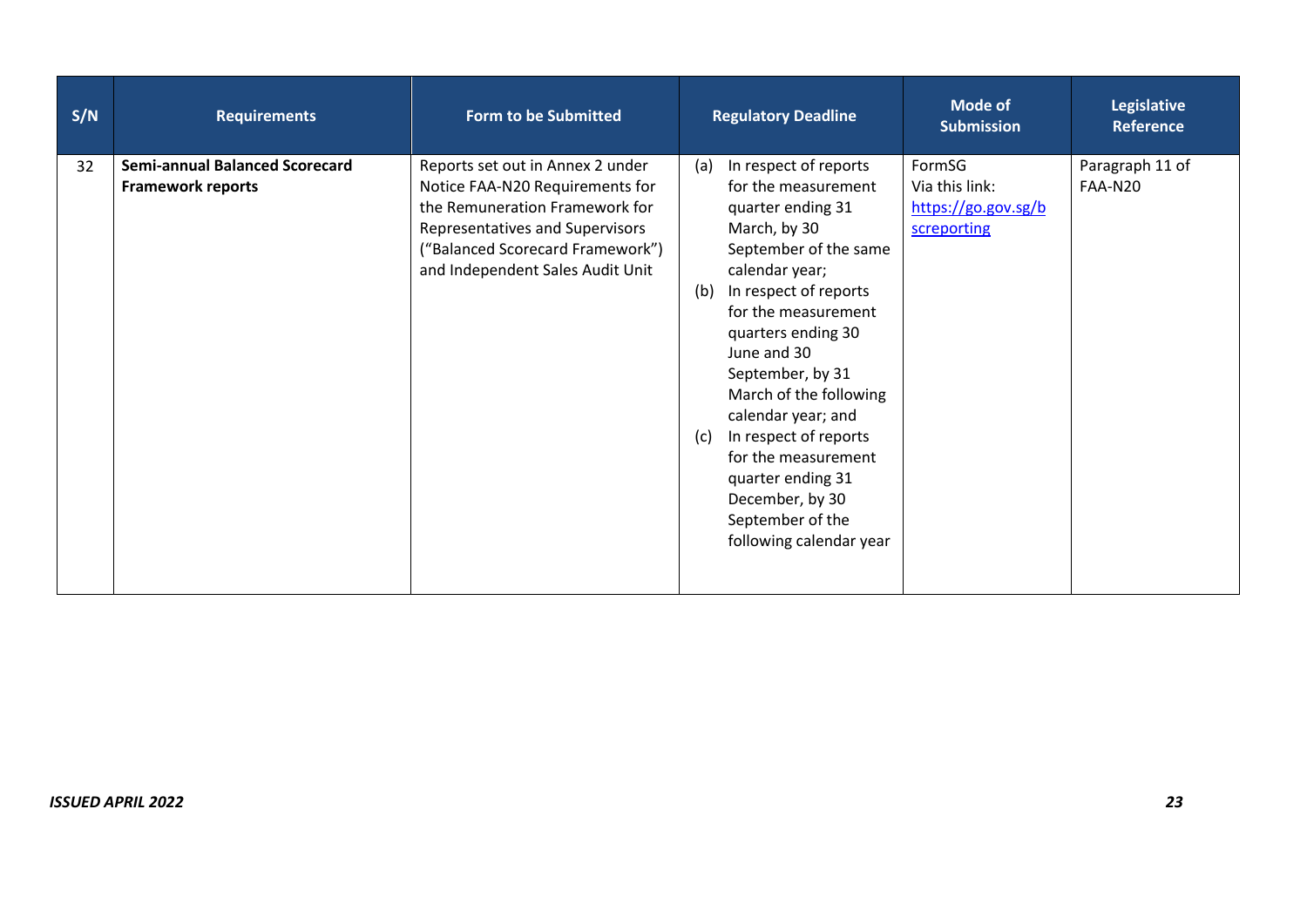| S/N<br><b>Requirements</b>                                                                                                                                                                                     | <b>Form to be Submitted</b>                                                                                                                                        | <b>Regulatory Deadline</b>                            | <b>Mode of</b><br><b>Submission</b>                                                | <b>Legislative</b><br><b>Reference</b>                                    |
|----------------------------------------------------------------------------------------------------------------------------------------------------------------------------------------------------------------|--------------------------------------------------------------------------------------------------------------------------------------------------------------------|-------------------------------------------------------|------------------------------------------------------------------------------------|---------------------------------------------------------------------------|
| <b>Certification by independent assurance</b><br>33<br>function and information on cross-<br>border arrangements notified under the<br>following Exemption Regulations:<br>- FA(ECBA)(FRC)R<br>- FA(ECBA)(FO)R | Form FR - Annual Declaration for<br>Arrangements with Foreign Related<br>Corporations and/or Foreign<br>Offices notified under the<br><b>Exemption Regulations</b> | Within 5 months from the end<br>of the financial year | FormSG<br>Via the link:<br>https://form.gov.sg<br>/#!/615a7549d1067<br>60012af1fdc | Paragraph 5.2.1.(c)<br>of FAA-N22 and<br>paragraph 5.2.1.(c)<br>of FAA-N3 |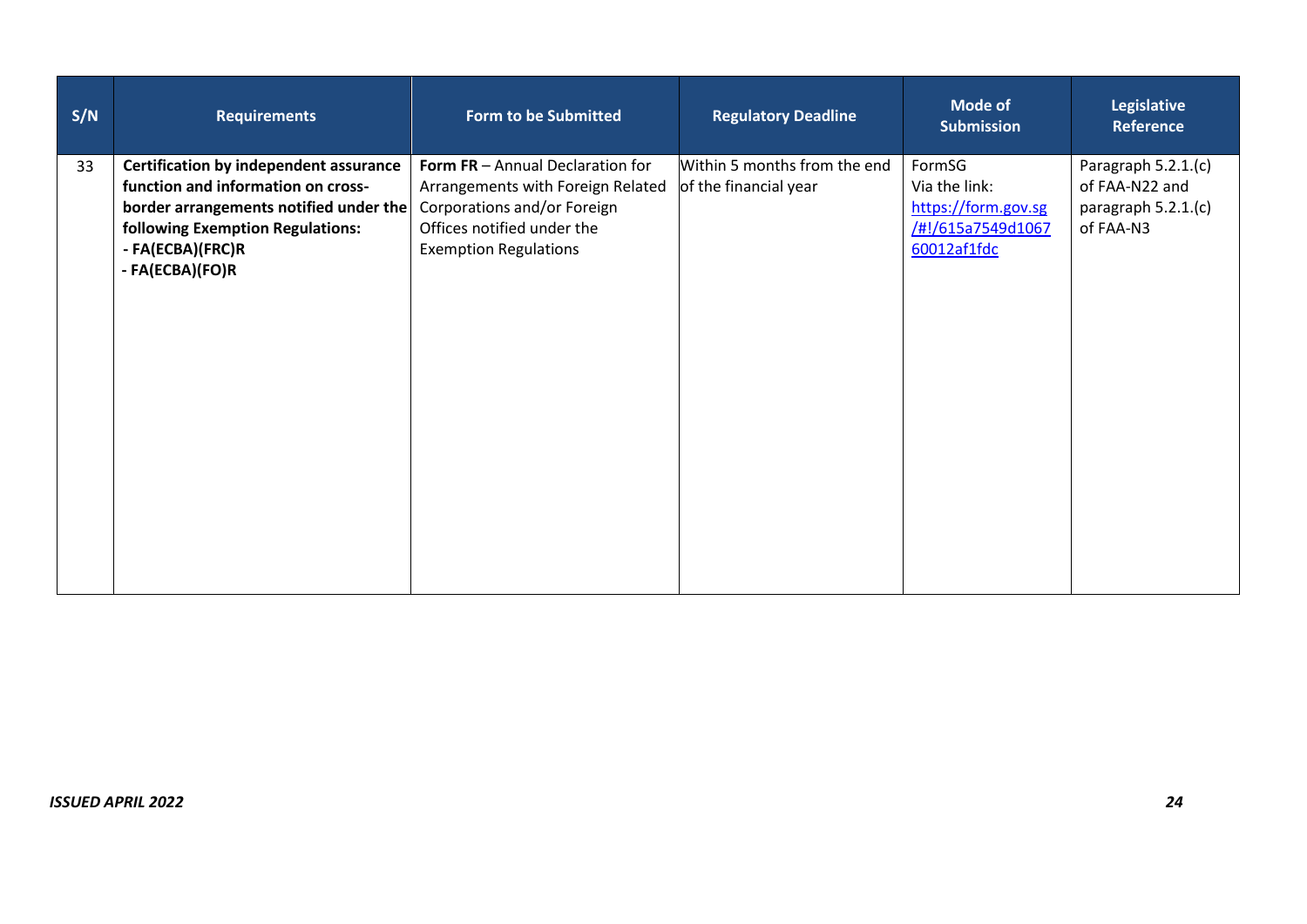## **Section C: Approvals and notifications for exempt financial advisers under Section 23(1)(f) of the FAA**

| S/N | <b>Requirements</b>                                                                                                                                                           | <b>Form to be Submitted</b>                                                                                                                                                     | <b>Regulatory Deadline</b>                              | <b>Mode of</b><br><b>Submission</b> | <b>Legislative</b><br><b>Reference</b> |
|-----|-------------------------------------------------------------------------------------------------------------------------------------------------------------------------------|---------------------------------------------------------------------------------------------------------------------------------------------------------------------------------|---------------------------------------------------------|-------------------------------------|----------------------------------------|
| 34  | To notify MAS of the commencement of<br>business to provide financial advisory<br>services as an exempt financial adviser<br>serving not more than 30 accredited<br>investors | Form 20 - Notice of<br>Commencement of Business by<br>Persons Exempt from Holding a<br>Financial Adviser's Licence under<br>Section $23(1)(f)$ read with<br>Regulation 27(1)(d) | Within 14 days after the<br>commencement of<br>business | Email                               | Regulation 37(2) of the<br><b>FAR</b>  |
| 35  | To notify MAS when an exempt financial<br>adviser serving not more than 30<br>accredited investors changes its<br>particulars                                                 | Form 21 - Notice of Change of<br>Particulars by Persons Exempt<br>from Holding a Financial Adviser's<br>Licence under Section 23(1)(f)<br>read with Regulation 27(1)(d)         | Within 14 days after the<br>date of change              | Email                               | Regulation 37(2) of the<br><b>FAR</b>  |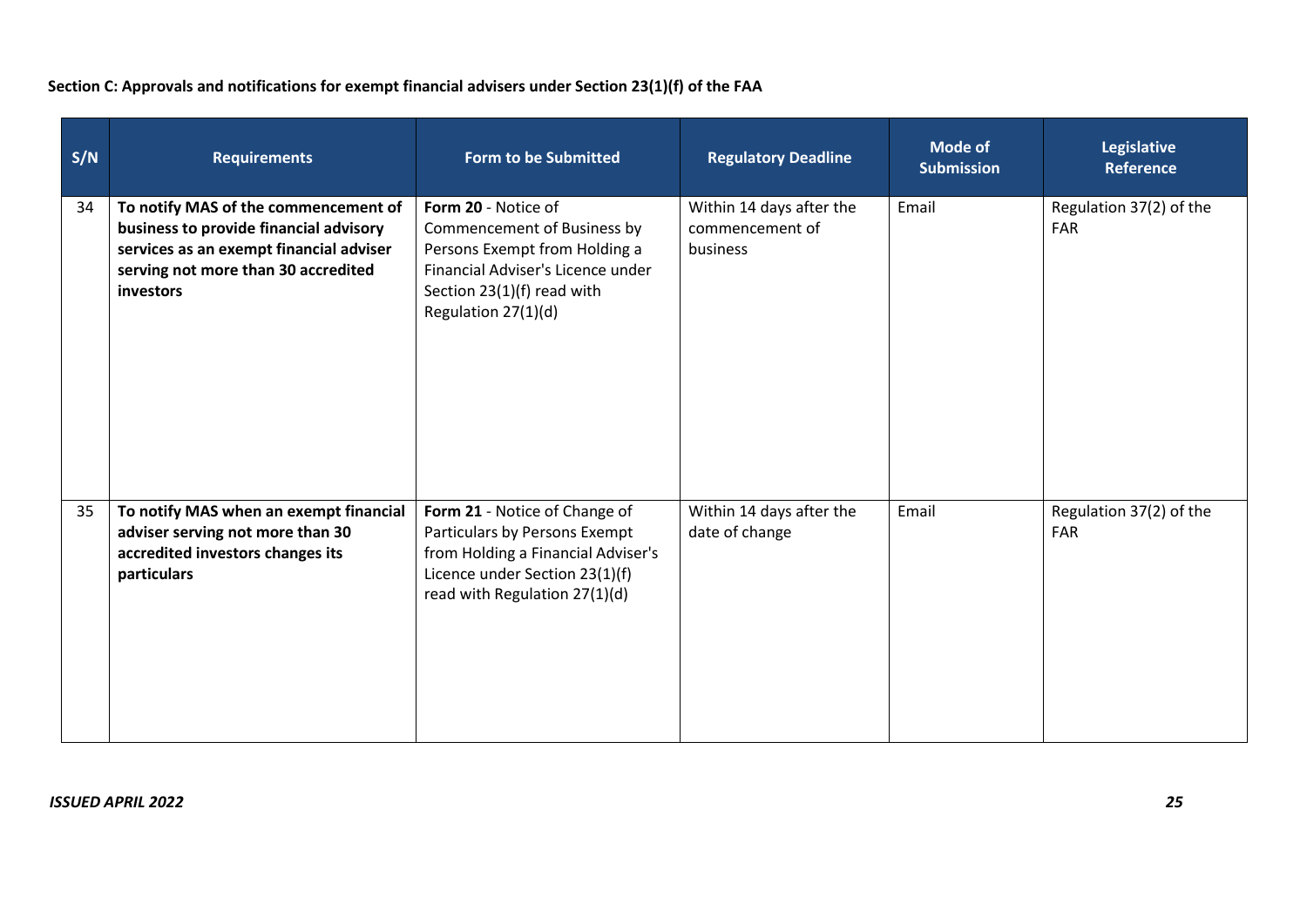| S/N | <b>Requirements</b>                                                                                                                                                               | <b>Form to be Submitted</b>                                                                                                                                                    | <b>Regulatory Deadline</b>                             | <b>Mode of</b><br><b>Submission</b> | Legislative<br><b>Reference</b>       |
|-----|-----------------------------------------------------------------------------------------------------------------------------------------------------------------------------------|--------------------------------------------------------------------------------------------------------------------------------------------------------------------------------|--------------------------------------------------------|-------------------------------------|---------------------------------------|
| 36  | To notify MAS when an exempt<br>financial adviser serving not more than<br>30 accredited investors ceases the<br>provision of financial advisory services                         | Form 22 - Notice of Cessation of<br><b>Business by Persons Exempt from</b><br>Holding a Financial Adviser's<br>Licence under Section 23(1)(f)<br>read with Regulation 27(1)(d) | Within 14 days after the<br>cessation of business      | Email                               | Regulation 37(2) of the<br><b>FAR</b> |
| 37  | Annual declaration by exempt financial<br>adviser serving not more than 30<br>accredited investors to confirm its<br>compliance with all exemption<br>conditions and restrictions | Form 23 - Declaration by Persons<br>Exempt from Holding a Financial<br>Adviser's Licence under<br>Regulation 27(1)(d)                                                          | Within 14 days after the<br>end of each financial year | Email                               | Regulation 37(2)(d) of<br>the FAR     |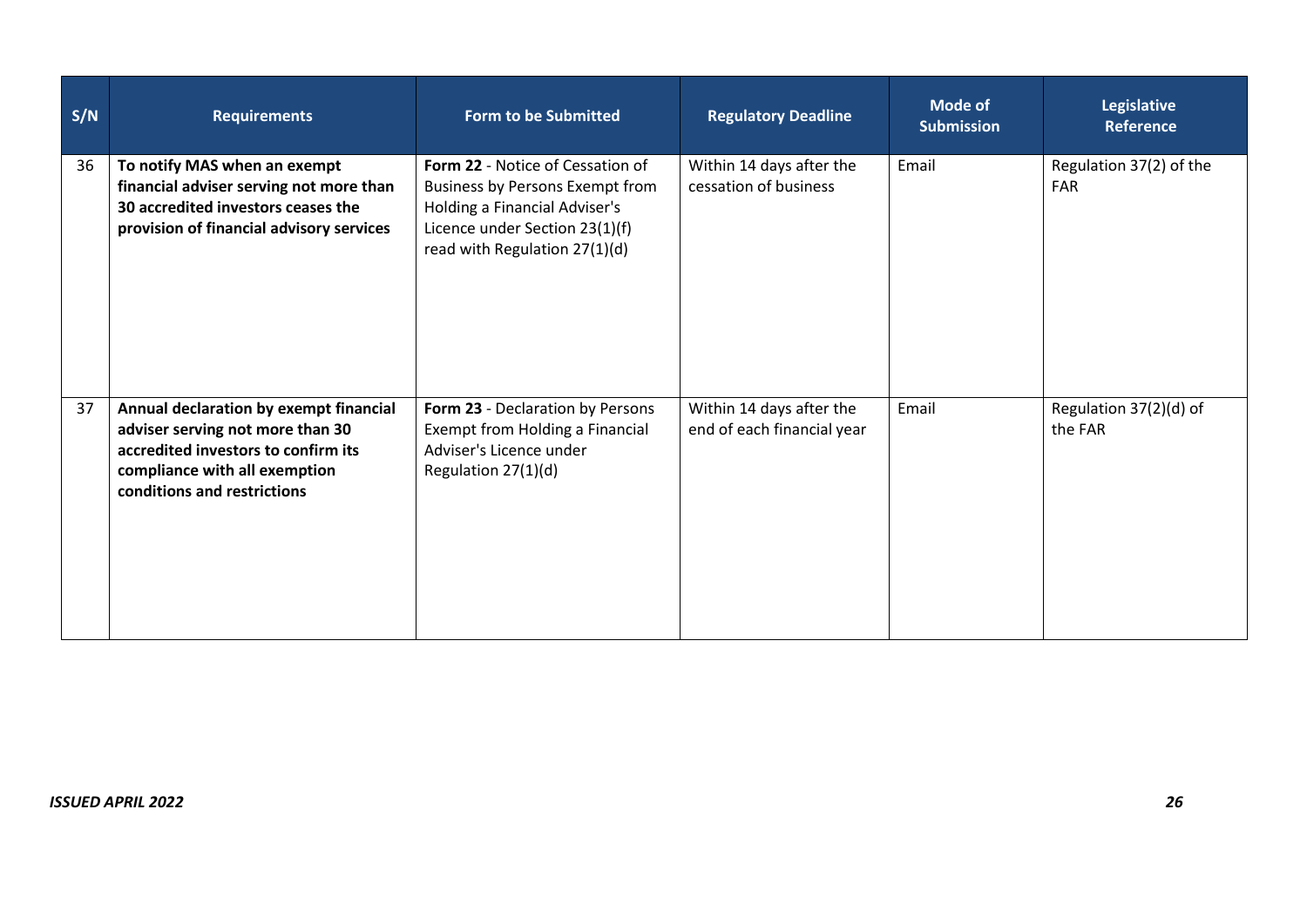| S/N | <b>Requirements</b>                                                                                                                                                                                                                                                                                                                                                                      | <b>Form to be Submitted</b> | <b>Regulatory Deadline</b>                   | <b>Mode of</b><br><b>Submission</b> | Legislative<br><b>Reference</b>  |
|-----|------------------------------------------------------------------------------------------------------------------------------------------------------------------------------------------------------------------------------------------------------------------------------------------------------------------------------------------------------------------------------------------|-----------------------------|----------------------------------------------|-------------------------------------|----------------------------------|
| 38  | To seek MAS' approval to disclose<br>inspection reports issued by MAS or a<br>foreign regulatory authority, to a<br>person other than the auditor of the<br>financial adviser in connection with<br>the performance of duties of the<br>auditor for that financial adviser<br>This applies to any financial adviser<br>subject to inspection by MAS or a<br>foreign regulatory authority | No prescribed form          | Prior to disclosing the<br>inspection report | Email                               | Sections 81 and 85 of<br>the FAA |
| 39  | To seek MAS' approval to disclose<br>investigation reports issued by MAS to<br>a person other than the auditor of the<br>financial adviser in connection with the<br>performance of duties of the auditor<br>for that financial adviser<br>This applies to any financial adviser<br>subject to MAS' investigation                                                                        | No prescribed form          | Prior to disclosing the<br>inspection report | Email                               | Section 87 of the FAA            |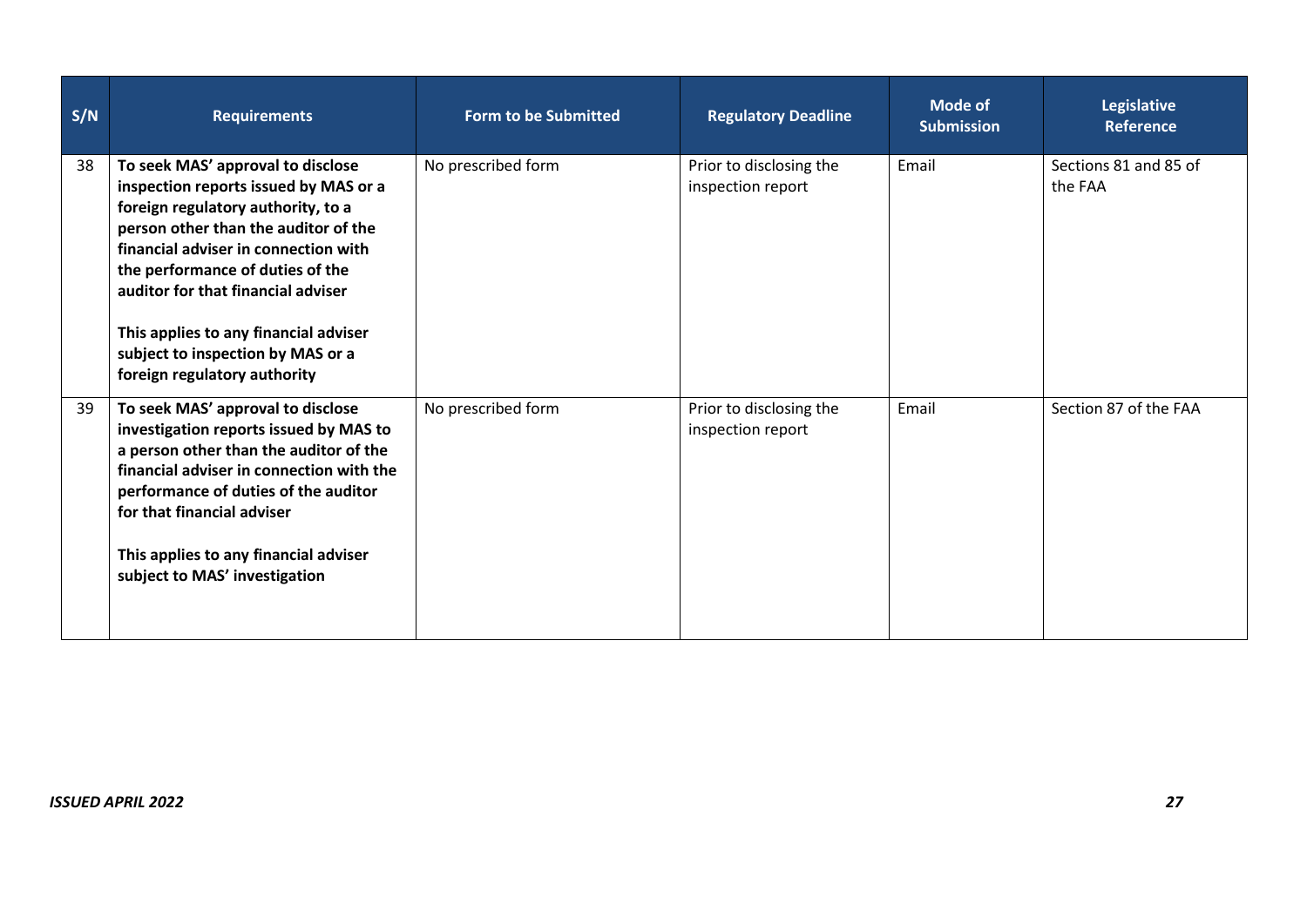**Section D: Notifications and Regulatory Submissions Applicable to Licensed Financial Advisers under Section 13 of the FAA and Exempt Financial Advisers under Section 23 (1)(a), (b), (c), (d) and (e) of the FAA in relation to their representatives**

| S/N | <b>Requirements</b>                                                                               | <b>Form to be Submitted</b>                                                                                          | <b>Regulatory Deadline</b>                                                                                                                      | <b>Mode of</b><br><b>Submission</b> | <b>Legislative</b><br><b>Reference</b>                                |
|-----|---------------------------------------------------------------------------------------------------|----------------------------------------------------------------------------------------------------------------------|-------------------------------------------------------------------------------------------------------------------------------------------------|-------------------------------------|-----------------------------------------------------------------------|
| 40  | To notify MAS of the<br>appointment of an<br>appointed representative                             | Form 3A - Notification for<br>Appointment of an Appointed<br>Representative <sup>7</sup>                             | Prior to the appointment of<br>the appointed representative                                                                                     | <b>MASNET</b>                       | Section 23 of the FAA and<br>Regulation 4A of the FAR                 |
| 41  | To notify MAS of the appointment of a<br>provisional representative                               | <b>Form 3B - Notification for</b><br>Appointment of a Provisional<br>Representative <sup>7</sup>                     | Prior to the appointment of<br>the provisional representative                                                                                   | <b>MASNET</b>                       | Section 24 of the FAA and<br>Regulation 4A of the FAR                 |
| 42  | To notify MAS of the completion of<br>examination requirements by a<br>provisional representative | Form 3D - Notification of the<br><b>Completion of Examination</b><br>Requirements by a Provisional<br>Representative | Prior to the expiry of the<br>period specified against the<br>provisional representative's<br>name in the public register of<br>representatives | <b>MASNET</b>                       | Section 24(5) of the FAA<br>and Regulation 4B(2) of the<br><b>FAR</b> |

*ISSUED APRIL 2022 28*  $^7$  Lodgement Fee is applicable - please refer to CMG-G01 Guidelines on Licence Applications, Representative Notification and Payment of Fees for more details.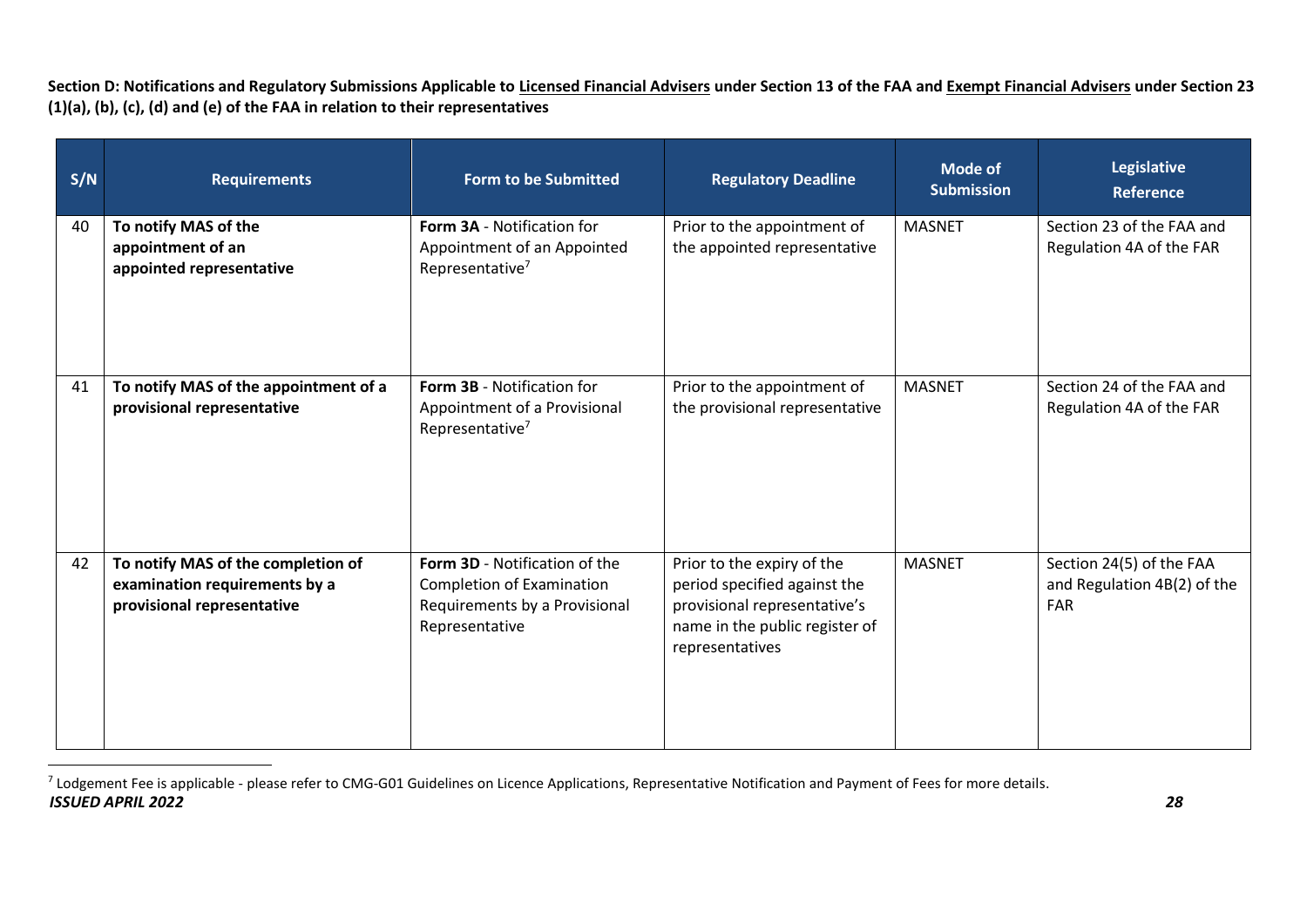| S/N | <b>Requirements</b>                                                                                                                                                                                                                                                                                                                                                                                                              | <b>Form to be Submitted</b>                                                                                                   | <b>Regulatory Deadline</b>                                                                                              | <b>Mode of</b><br><b>Submission</b> | <b>Legislative</b><br><b>Reference</b>                                      |
|-----|----------------------------------------------------------------------------------------------------------------------------------------------------------------------------------------------------------------------------------------------------------------------------------------------------------------------------------------------------------------------------------------------------------------------------------|-------------------------------------------------------------------------------------------------------------------------------|-------------------------------------------------------------------------------------------------------------------------|-------------------------------------|-----------------------------------------------------------------------------|
| 43  | To notify MAS of the intention for an<br>appointed representative to carry out<br>additional regulated activity, in addition<br>to that indicated in the public register of<br>representatives                                                                                                                                                                                                                                   | Form 7 - Notification to Add<br><b>Financial Advisory</b><br>Service/Services of a<br>Representative                          | Prior to carrying out the<br>additional regulated activity                                                              | <b>MASNET</b>                       | Section 29 of the FAA and<br>Regulation 10 of the FAR                       |
| 44  | To notify MAS:<br>(a) where a representative has<br>ceased to be a representative in<br>any or all regulated activities; or<br>(b) where an appointed<br>representative has not<br>commenced to act as a<br>representative in at least one of<br>the regulated activities by the<br>end of the period of 6 months<br>from the date that the<br>representative's name was<br>entered in the public register of<br>representatives | Form 10 - Notification for the<br>Cessation of a Representative in<br>any or all of the Financial<br><b>Advisory Services</b> | For (a), no later than the<br>next business day after<br>the cessation of regulated<br>activity<br>For (b), immediately | <b>MASNET</b>                       | Sections $23(8)$ and $24(4)$ of<br>the FAA and Regulation<br>12A of the FAR |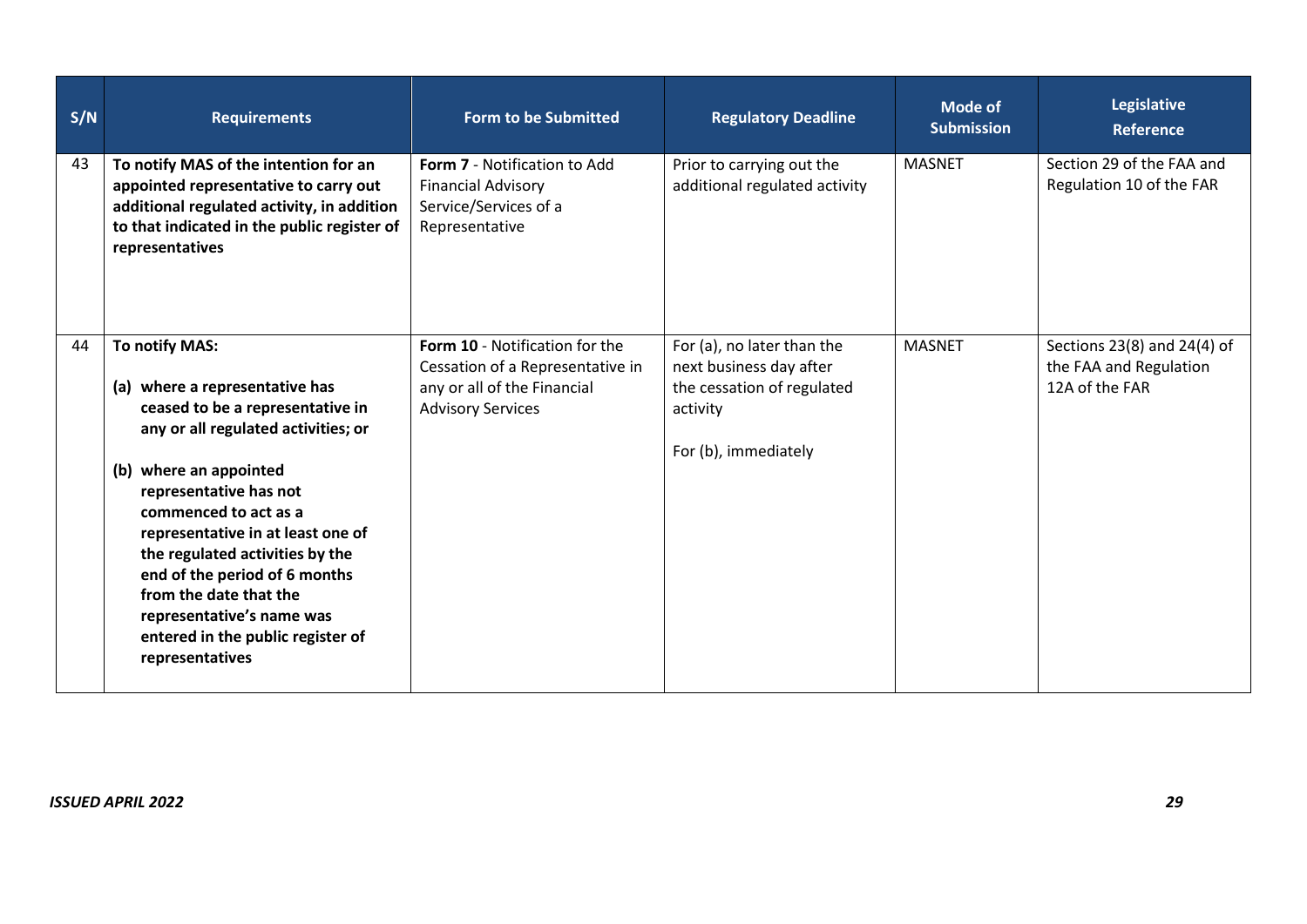| S/N | <b>Requirements</b>                                                                                                                                                                                                                                      | <b>Form to be Submitted</b>                                                                                                                                                                   | <b>Regulatory Deadline</b>                                                                                                                                                 | <b>Mode of</b><br><b>Submission</b> | Legislative<br><b>Reference</b>                                    |
|-----|----------------------------------------------------------------------------------------------------------------------------------------------------------------------------------------------------------------------------------------------------------|-----------------------------------------------------------------------------------------------------------------------------------------------------------------------------------------------|----------------------------------------------------------------------------------------------------------------------------------------------------------------------------|-------------------------------------|--------------------------------------------------------------------|
| 45  | To notify MAS of any change to a<br>representative's particulars                                                                                                                                                                                         | Form 18 - Notification to Change<br>Particulars for a Representative                                                                                                                          | Within 14 days of the date of<br>change                                                                                                                                    | <b>MASNET</b>                       | Section 26(6) of the FAA<br>and Regulation 10 of the<br><b>FAR</b> |
| 46  | To report to MAS the<br>following types of misconduct<br>committed by the Financial<br><b>Adviser's representatives:</b><br>(a) Acts Involving Fraud,<br><b>Dishonesty or Other Offences</b><br>of a Similar Nature;<br>(b) Acts Involving Inappropriate | (a) Report on Misconduct of<br>Representative<br>(b) Update on Report of<br>Misconduct of<br>Representative (for cases<br>where investigations and/or<br>disciplinary actions are<br>pending) | For (a), upon discovery of<br>the misconduct but not<br>later than 14 days after<br>discovery<br>For (b), when there are<br>any significant<br>developments in the<br>case | <b>MASNET</b>                       | Paragraphs 4 to 8 of FAA-<br>N <sub>14</sub>                       |
|     | Advice, Misrepresentation or<br><b>Inadequate Disclosure of</b><br>Information;<br>(c) Failure to Satisfy the Guidelines<br>on Fit and Proper Criteria;                                                                                                  |                                                                                                                                                                                               |                                                                                                                                                                            |                                     |                                                                    |
|     | (d) Other Misconduct                                                                                                                                                                                                                                     |                                                                                                                                                                                               |                                                                                                                                                                            |                                     |                                                                    |